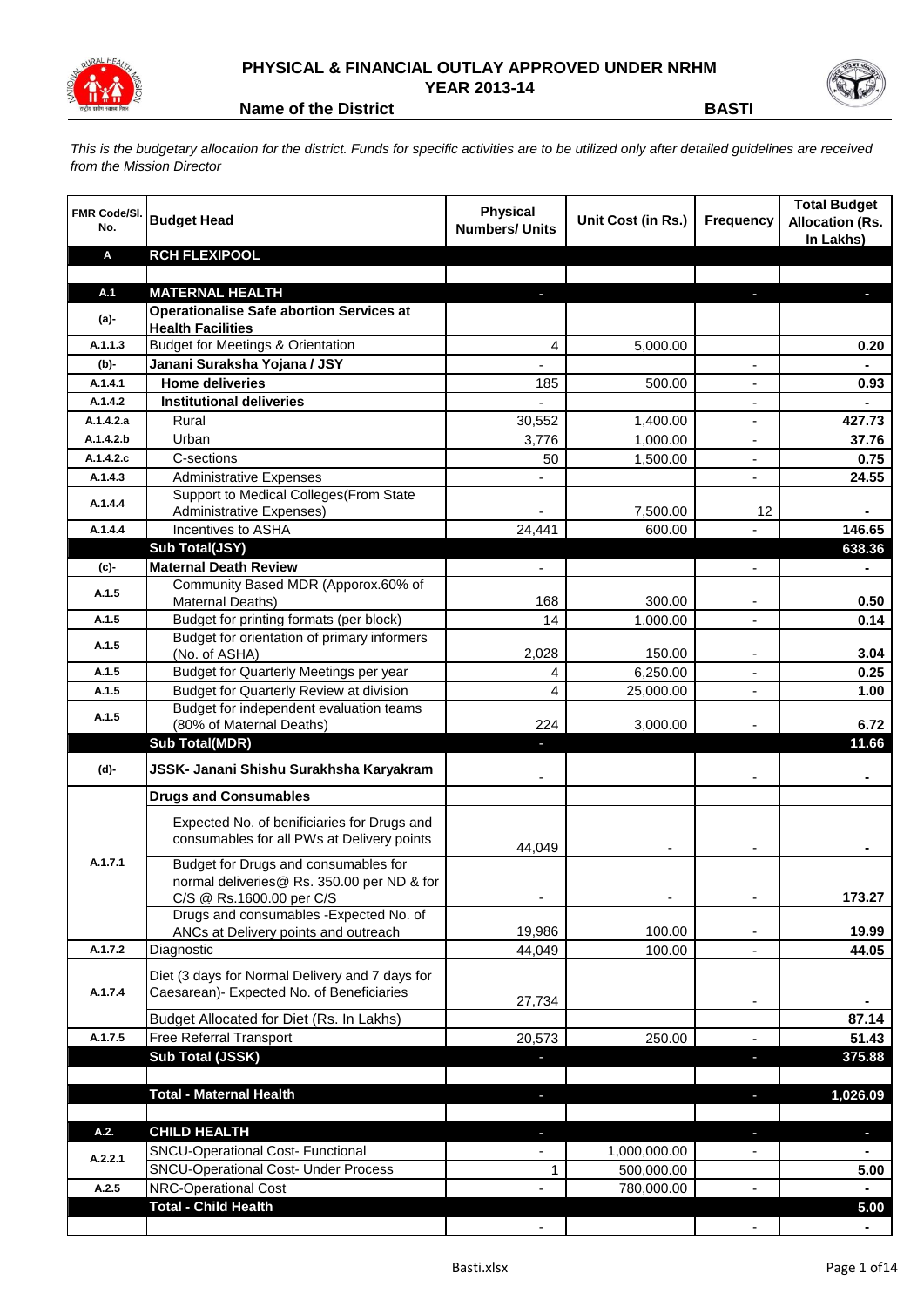| FMR Code/SI.<br>No. | <b>Budget Head</b>                                                                            | <b>Physical</b><br><b>Numbers/ Units</b> | Unit Cost (in Rs.) | Frequency                | <b>Total Budget</b><br><b>Allocation (Rs.</b><br>In Lakhs) |
|---------------------|-----------------------------------------------------------------------------------------------|------------------------------------------|--------------------|--------------------------|------------------------------------------------------------|
| A.3                 | <b>FAMILY PLANNING</b>                                                                        |                                          |                    | ٠                        |                                                            |
| A.3.1               | <b>Terminal/Limiting Methods</b>                                                              |                                          |                    |                          |                                                            |
|                     | Orientation workshop, dissemination of                                                        |                                          |                    |                          |                                                            |
| A.3.1.1             | manuals on FP standards & quality<br>assurance of sterilisation services, fixed day           |                                          |                    |                          |                                                            |
|                     | planning meeting                                                                              | 1                                        | 25,000.00          |                          | 0.25                                                       |
| A.3.1.2             | Female Sterilisation Camps Proposed                                                           | 196                                      | 2,000.00           |                          | 3.92                                                       |
| A.3.1.3             | <b>NSV Camps Proposed</b>                                                                     | 6                                        | 3,500.00           | $\blacksquare$           | 0.21                                                       |
| A.3.1.4             | <b>Compensation for Female Sterilisation</b>                                                  | 2,820                                    | 1,000.00           | $\blacksquare$           | 28.20                                                      |
| A.3.1.5             | Compensation for male sterilization/NSV                                                       |                                          |                    |                          |                                                            |
|                     | Acceptance                                                                                    | 50                                       | 1,500.00           | $\overline{a}$           | 0.75                                                       |
| A.3.1.6             | Orientation Workshop on accreditation of<br>private providers to provide sterilization        |                                          |                    |                          |                                                            |
|                     | services                                                                                      | 1                                        | 10,000.00          | $\blacksquare$           | 0.10                                                       |
| A.3.2               | <b>Spacing Methods</b>                                                                        |                                          |                    |                          |                                                            |
| A.3.2.2             | IUD services at health facilities (including                                                  |                                          |                    |                          |                                                            |
|                     | fixed day services at Sub Centres-L1)                                                         | 6                                        | 3,000.00           |                          | 0.18                                                       |
|                     | IUD services at health facilities (including                                                  |                                          |                    |                          |                                                            |
| A.3.2.3             | fixed day services at Sub Centre-L1 ) No. of<br><b>IUCD</b> insertions                        | 26,775                                   | 20.00              |                          | 5.36                                                       |
|                     |                                                                                               |                                          |                    |                          |                                                            |
|                     | POL for Family Planning/ Others (including                                                    |                                          |                    |                          |                                                            |
| A.3.3               | additional mobility support to surgeon's team<br>if req)-Budget given according to total nos. |                                          |                    |                          |                                                            |
|                     | of Female Sterilization Camps.                                                                |                                          |                    |                          |                                                            |
|                     |                                                                                               | 196                                      | 1,000.00           |                          | 1.96                                                       |
| A.3.5.2             | <b>Performance rewards</b>                                                                    |                                          |                    |                          |                                                            |
|                     | Division level: Rs. 11.25 Lakh @ Rs.                                                          |                                          |                    |                          |                                                            |
|                     | 62,500/- per division (Rs.20,000 for 1st, Rs.<br>15,000 for 2nd and Rs. 10,000 for 3rd        |                                          |                    |                          |                                                            |
|                     | position for best performing tubectomy                                                        |                                          |                    |                          |                                                            |
|                     | surgeon at each division, Rs. 15,000 for best                                                 |                                          |                    |                          |                                                            |
|                     | performing NSV surgeon, and Rs.2000/- for                                                     |                                          |                    |                          |                                                            |
|                     | best SN and Rs.500/- for best ANM).                                                           | 1                                        | 62,500.00          |                          | 0.63                                                       |
| A.3.5.3             | <b>World Population Day' celebration</b>                                                      | $\mathbf{r}$                             |                    | $\blacksquare$           |                                                            |
|                     | For District level activities                                                                 | 1                                        | 100,000.00         | $\overline{\phantom{a}}$ | 1.00                                                       |
|                     | For Block level activities                                                                    | 14                                       | 10,000.00          | $\blacksquare$           | 1.40                                                       |
| A.3.5.4             | Other strategies/ activities                                                                  |                                          |                    |                          |                                                            |
|                     | Orientation of district nodal officers for                                                    |                                          |                    |                          |                                                            |
| A.3.5.4.2           | change in FP Beema Policy-No. of<br>Workshops                                                 |                                          | 10,000.00          |                          | 0.10                                                       |
|                     | <b>Total -Family Planning</b>                                                                 |                                          |                    |                          | 44.05                                                      |
|                     |                                                                                               |                                          |                    |                          |                                                            |
|                     | ADOLESCENT REPRODUCTIVE AND                                                                   |                                          |                    |                          |                                                            |
| A.4                 | <b>SEXUAL HEALTH / ARSH</b>                                                                   |                                          |                    |                          |                                                            |
| A.4.1.4             | <b>Operating Expenses</b>                                                                     |                                          |                    |                          |                                                            |
|                     | For Existing Clinics                                                                          | 2                                        | 2,500.00           | 12                       | 0.60                                                       |
| A.4.2               | <b>School Health programme</b><br>Dissemination of Guidelines for School                      |                                          |                    |                          |                                                            |
| A.4.2.1             | Health Programme (14 Nos. for each Block                                                      |                                          |                    |                          |                                                            |
|                     | and 7 Nos. for District Level)                                                                | 203                                      | 75.00              | 1                        | 0.15                                                       |
|                     | Convergence Meeting at Block level (Twice                                                     |                                          |                    |                          |                                                            |
| A.4.2.2             | in a year)                                                                                    | 14                                       | 2,500.00           | 2                        | 0.70                                                       |
| A.4.2.3             | Mobility Support (For Block Level)                                                            | 14                                       | 25,000.00          | 6                        | 21.00                                                      |
| A.4.3               | Other strategies/activities                                                                   |                                          |                    |                          |                                                            |
| A.4.3.2             | <b>Menstrual Hygiene</b>                                                                      |                                          |                    |                          |                                                            |
|                     | No.of Blocks                                                                                  | 14                                       |                    |                          |                                                            |
|                     | No.of ASHAs                                                                                   | 2,323                                    |                    |                          |                                                            |
|                     | One Planning & Sensitization meeting at<br>Dist.level @Rs.5000/-meeting                       | 1                                        | 5,000.00           |                          | 0.05                                                       |
|                     | One Review & Refresher meeting at                                                             |                                          |                    |                          |                                                            |
|                     | Dist.level @Rs.5000/-meeting                                                                  | 1                                        | 5,000.00           |                          | 0.05                                                       |
|                     | Reporting Register for District & Blocks                                                      |                                          |                    |                          |                                                            |
|                     | @Rs.30/-register                                                                              | 15                                       | 30.00              |                          | 0.005                                                      |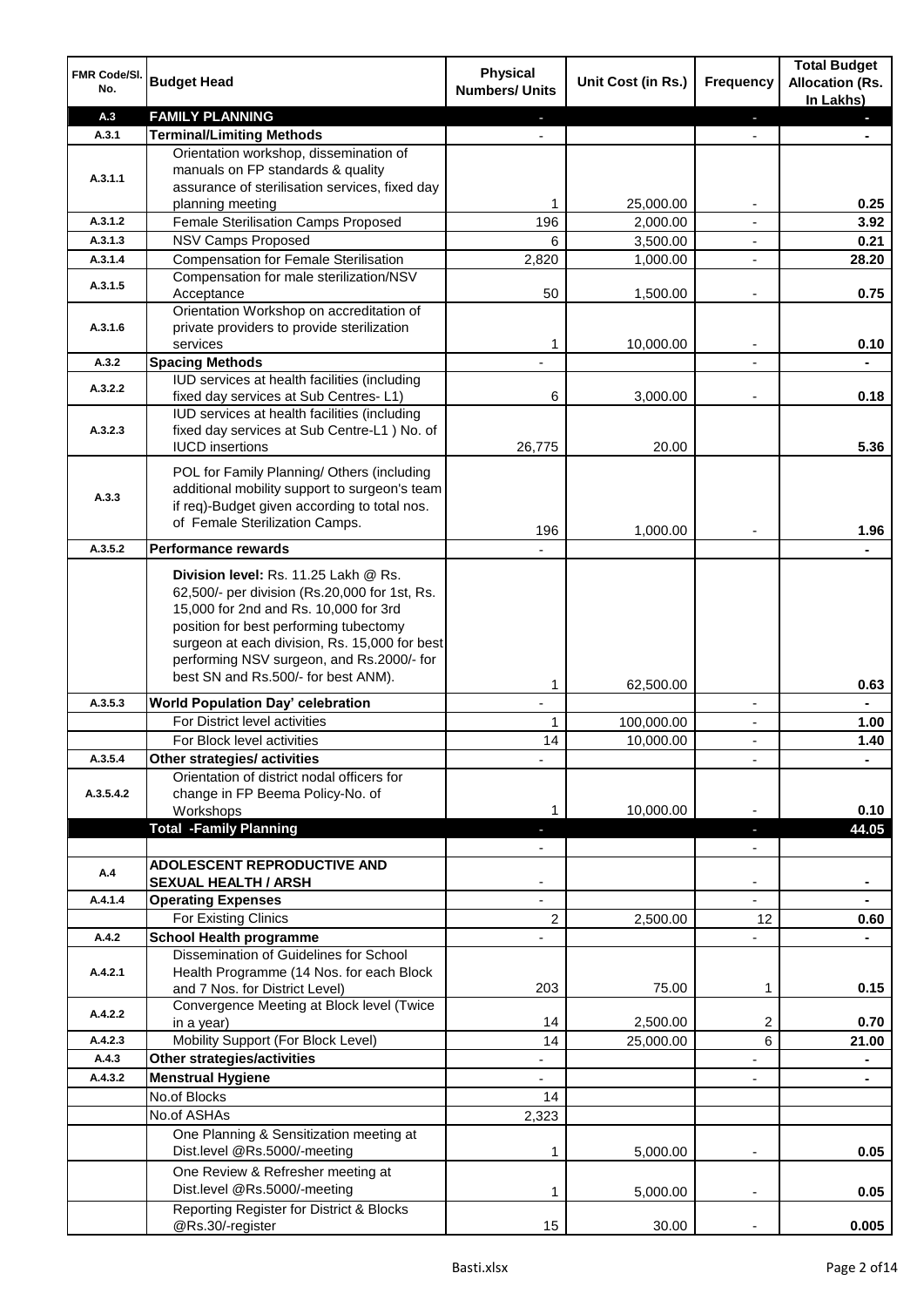| FMR Code/SI.<br>No.        | <b>Budget Head</b>                                                                                                                               | <b>Physical</b><br><b>Numbers/ Units</b> | Unit Cost (in Rs.)     | Frequency                | <b>Total Budget</b><br><b>Allocation (Rs.</b><br>In Lakhs) |
|----------------------------|--------------------------------------------------------------------------------------------------------------------------------------------------|------------------------------------------|------------------------|--------------------------|------------------------------------------------------------|
|                            | Reporting Register for ASHA @Rs.30/-registe                                                                                                      | 2,323                                    | 30.00                  | ۰.                       | 0.70                                                       |
|                            | Storage Almirahs for District & Blocks<br>@Rs.5000/- Almirahs                                                                                    | 15                                       | 5,000.00               |                          | 0.75                                                       |
|                            | 2 Flex banner with hanging rod per                                                                                                               |                                          |                        |                          |                                                            |
|                            | block/Dist.@Rs.500/-banner                                                                                                                       | 30                                       | 500.00                 |                          | 0.15                                                       |
|                            | <b>Sub-total ARSH</b>                                                                                                                            |                                          |                        | ÷.                       | 24.15                                                      |
|                            |                                                                                                                                                  |                                          |                        |                          |                                                            |
| A.5                        | <b>URBAN RCH (focus on Urban slums)</b><br>Human Resource for Urban Health                                                                       |                                          |                        | r.                       | $\blacksquare$                                             |
| A.5.2<br>A.5.2.1           | Doctors/Mos                                                                                                                                      |                                          |                        |                          |                                                            |
| A.5.2.4                    | <b>ANM</b>                                                                                                                                       | 2<br>$\overline{c}$                      | 36,000.00<br>9,900.00  | 6<br>6                   | 4.32<br>1.19                                               |
| A.5.2.5                    | <b>Staff Nurse</b>                                                                                                                               | $\overline{2}$                           | 16,500.00              | 6                        | 1.98                                                       |
| A.5.2.12                   | Sweeper cum Choukidar                                                                                                                            | 2                                        | 4,950.00               | 6                        | 0.59                                                       |
| A.5.3                      | Operating expenses for UHP and UHC                                                                                                               |                                          |                        |                          |                                                            |
|                            | Rent @7000/Month/Centre                                                                                                                          | 2                                        | 7,000.00               | 6                        | 0.84                                                       |
|                            | Telephone Bills @ 1000/Month/Centre                                                                                                              | $\overline{c}$                           | 1,000.00               | 6                        | 0.12                                                       |
|                            | Electricity Bills @ 1500/Month/Centre                                                                                                            | 2                                        | 1,500.00               | 6                        | 0.18                                                       |
|                            | Contingency @ 500/Month/Centre                                                                                                                   | $\overline{2}$                           | 500.00                 | 6                        | 0.06                                                       |
|                            | <b>Total- Urban Health</b>                                                                                                                       | L.                                       |                        | ٠                        | 9.28                                                       |
|                            |                                                                                                                                                  |                                          |                        |                          | ۰                                                          |
| A.7                        | <b>PNDT Activities</b>                                                                                                                           | ÷,                                       |                        | J,                       | $\blacksquare$                                             |
| A.7.1                      | <b>Support to PC-PNDT Cells</b>                                                                                                                  |                                          |                        | $\overline{\phantom{0}}$ | $\blacksquare$                                             |
|                            | <b>Divisional Level</b>                                                                                                                          | $\overline{\phantom{a}}$                 |                        |                          | $\blacksquare$                                             |
|                            | Remuneration of Data Assistant (At Each                                                                                                          |                                          |                        |                          |                                                            |
|                            | Division PC-PNDT Cell)                                                                                                                           | 1                                        | 17,000.00              | 12                       | 2.04                                                       |
|                            | Contingency for the operation of cell @<br>Rs.20000/-                                                                                            | 1                                        | 20,000.00              | 1                        | 0.20                                                       |
|                            | One time office setup cost @ Rs.100000/-                                                                                                         | $\mathbf{1}$                             | 100,000.00             | 1                        | 1.00                                                       |
|                            | <b>District Level</b>                                                                                                                            |                                          |                        |                          | $\blacksquare$                                             |
|                            | Remuneration of Data Entry Operator (At<br>Each District PC-PNDT Cell)                                                                           | 1                                        | 10,000.00              | 12                       | 1.20                                                       |
|                            | Contingency for the operation of cell @                                                                                                          |                                          |                        |                          |                                                            |
|                            | Rs.20000/-<br>One time office setup cost @ Rs. 50000/-                                                                                           | $\mathbf{1}$<br>$\mathbf{1}$             | 20,000.00<br>50,000.00 | 1<br>$\mathbf{1}$        | 0.20<br>0.50                                               |
| A.7.2                      | <b>Other PNDT activities</b>                                                                                                                     |                                          |                        | ٠                        |                                                            |
| A.7.2.3                    | Visit of division level inspection committees (<br>TA/DA of Additional Director will be incurred<br>from this amount) @ Rs.30000 for 10 visit in |                                          |                        |                          | $\blacksquare$                                             |
|                            | a year                                                                                                                                           | 1                                        | 3,000.00               | 10                       | 0.30                                                       |
| A.7.2.8                    | Orientation of members of the district<br>advisory committees at Division Levels (No.<br>of Workshops)                                           | 1                                        | 25,000.00              | 1                        | 0.25                                                       |
| A.7.2.10                   | District Level Sensitization (No. of                                                                                                             |                                          |                        |                          |                                                            |
|                            | Workshops)                                                                                                                                       | 1                                        | 10,000.00              | 1                        | 0.10                                                       |
|                            | <b>Total-PC-PNDT</b>                                                                                                                             |                                          |                        | ٠                        | 5.79                                                       |
|                            |                                                                                                                                                  |                                          |                        |                          |                                                            |
| A.8                        | <b>Human Resources</b>                                                                                                                           | ٠                                        |                        | ٠                        | $\blacksquare$                                             |
| A.8.1                      | <b>Contractual Staff &amp; Services</b>                                                                                                          | $\overline{\phantom{0}}$                 |                        | $\overline{\phantom{0}}$ | $\blacksquare$                                             |
| A.8.1.1.1.f<br>A.8.1.1.2.f | Honoraria for ANMs at Sub Centres<br>Honoraria for Staff Nurses - SNCU                                                                           | 89<br>8                                  | 10,000.00<br>16,500.00 | 6<br>6                   | 53.40<br>7.92                                              |
| A.8.1.1.2.f                | Honoraria for Staff Nurses -NRC                                                                                                                  | ä,                                       | 16,500.00              | 6                        |                                                            |
| A.8.1.2.1                  |                                                                                                                                                  |                                          |                        |                          | ٠                                                          |
| A.8.1.3.5.d                | Honoraria for Laboratory Technicians                                                                                                             | $\overline{\phantom{0}}$                 | 11,880.00              | 6                        | $\blacksquare$                                             |
|                            | Honoraria for Paediatricians- Child Health                                                                                                       | 3                                        | 48,000.00              | 6                        | 8.64                                                       |
| A.8.1.3.7<br>A.8.1.5.8     | Honoraria for Dental Doctors<br>Honoraria for M.O.(Training Coordinators for                                                                     |                                          | 35,000.00              | 6                        |                                                            |
|                            | training NRCs/SNCUs)                                                                                                                             |                                          | 36,000.00              | 6                        |                                                            |
| A.8.1.7.2                  | Honoraria for X-Ray Technicians                                                                                                                  | $\overline{\phantom{a}}$                 | 11,800.00              | 6                        |                                                            |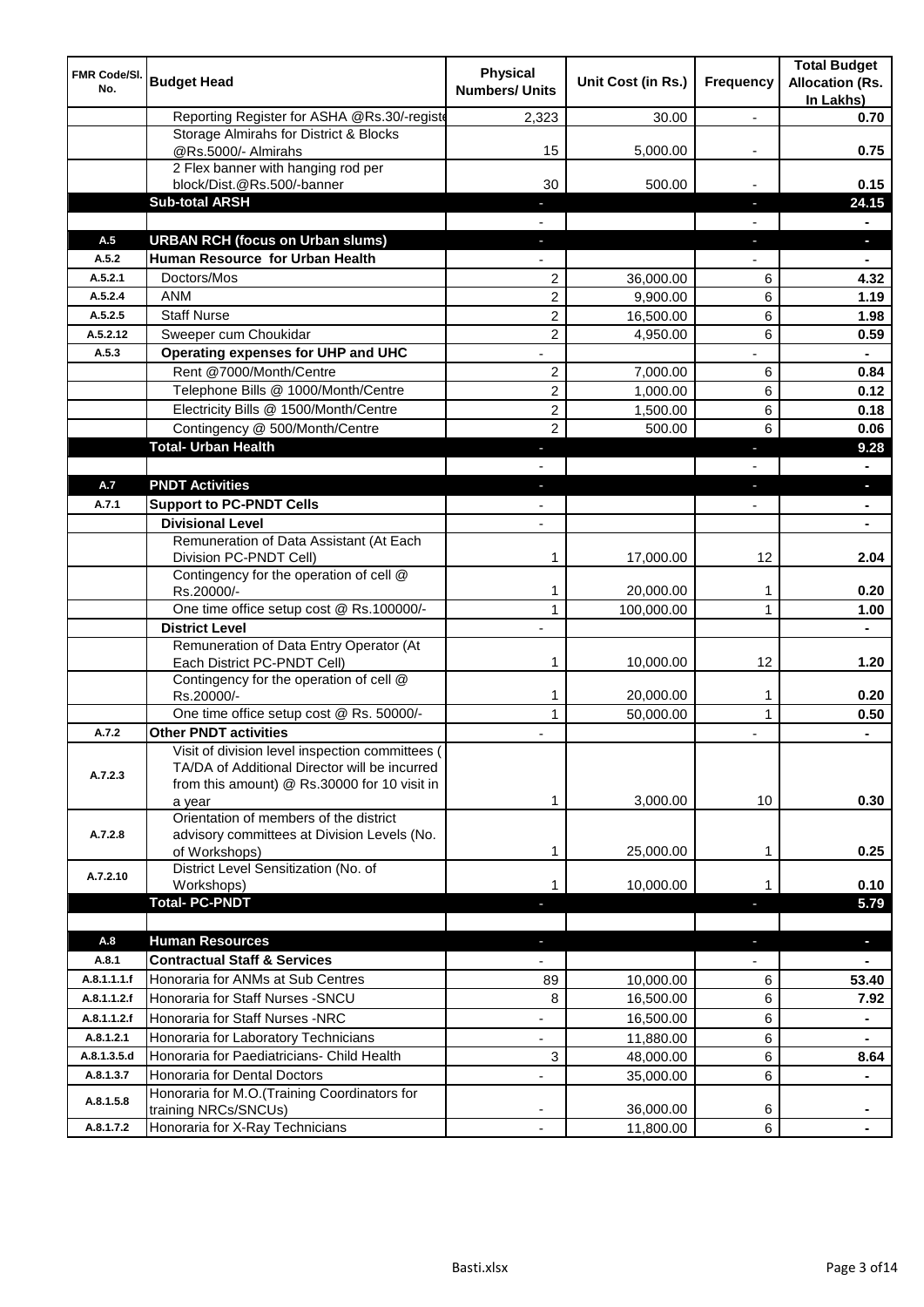| <b>FMR Code/SI.</b><br>No. | <b>Budget Head</b>                                                                    | <b>Physical</b><br><b>Numbers/ Units</b> | Unit Cost (in Rs.)       | Frequency                | <b>Total Budget</b><br><b>Allocation (Rs.</b><br>In Lakhs) |
|----------------------------|---------------------------------------------------------------------------------------|------------------------------------------|--------------------------|--------------------------|------------------------------------------------------------|
| A.8.1.7.4                  | <b>School Health Teams (Exclusively for SH)</b>                                       |                                          |                          | ÷.                       |                                                            |
| A.8.1.7.4.a                | <b>Honoraria for Medical Officers</b>                                                 |                                          |                          |                          |                                                            |
|                            | No. of MBBS Doctors-Existing                                                          | 5                                        | 36,000.00                | 6                        | 10.80                                                      |
|                            | No. of MBBS Doctors-New                                                               | 9                                        | 36,000.00                | 2                        | 6.48                                                       |
|                            | No. of BDS Doctors-Existing                                                           | 9                                        | 35,000.00                | 6                        | 18.90                                                      |
|                            | No. of AYUSH Doctors-Existing                                                         |                                          | 24.000.00                | 6                        |                                                            |
|                            | No. of AYUSH Doctors-New                                                              | 28                                       | 24,000.00                | 2                        | 13.44                                                      |
| A.8.1.7.4.b                | <b>Honoraria for Physiotherapists</b>                                                 | 8                                        | 11,880.00                | 6                        | 5.70                                                       |
| A.8.1.7.4.c                | <b>Honoraria for Dental Hygienists</b>                                                | $\overline{\mathbf{4}}$                  | 11,880.00                | 6                        | 2.85                                                       |
| A.8.1.7.4.d                | <b>Honoraria for Ophthalmic Assistants</b>                                            | 14                                       | 11,880.00                | 6                        | 9.98                                                       |
|                            | Honoraria for Staff Nurses/GNMs-Existing                                              |                                          | 16,500.00                | 6                        |                                                            |
| A.8.1.7.4.e                | Honoraria for Staff Nurses/GNMs-New                                                   | $\overline{7}$                           | 16,500.00                | 2                        | 2.31                                                       |
|                            | Honoraria for ANMs-Existing                                                           |                                          | 10,000.00                | 6                        |                                                            |
| A.8.1.7.4.g                | Honoraria for ANMs-New                                                                | 21                                       | 10,000.00                | $\overline{2}$           | 4.20                                                       |
|                            | Honoraria for FP Counsellors(@ Rs.9300/-                                              |                                          |                          |                          |                                                            |
| A.8.1.7.5.1                | (Rs.9000/-Honoraria and 300/-for                                                      |                                          |                          |                          |                                                            |
|                            | communication support)                                                                | 2                                        | 9,300.00                 | 6                        | 1.12                                                       |
| A.8.1.7.5.2                | <b>Honoraria for ARSH Counsellors</b>                                                 | 2                                        | 12,000.00                | 6                        | 1.44                                                       |
| A.8.1.7.5.4                | <b>Honoraria for Nutritionist-NRC</b>                                                 | ÷,                                       | 15,000.00                | 6                        | $\blacksquare$                                             |
|                            | <b>Honoraria for Staff under Routine</b>                                              |                                          |                          |                          |                                                            |
|                            | <b>Immunization</b>                                                                   |                                          |                          |                          |                                                            |
|                            | Refrigerator Mechanics-District Level                                                 |                                          | 16,500.00                | 6                        |                                                            |
| A.8.1.7.7                  | Cold Chain Handlers-District Level                                                    | 1                                        | 9,900.00                 | 6                        | 0.59                                                       |
|                            | Vaccine Store Keepers-Division Level                                                  | $\mathbf{1}$                             | 22,000.00                | 6                        | 1.32                                                       |
|                            | Refrigerator Mechanics-Division Level                                                 | $\mathbf{1}$                             | 16,500.00                | 6                        | 0.99                                                       |
|                            | Vaccine Van Drivers-Division Level                                                    |                                          | 16,500.00                | 6                        |                                                            |
|                            | Cold Chain Handlers-Division Level                                                    | $\mathbf{1}$                             | 9,900.00                 | 6                        | 0.59                                                       |
| A.8.1.9                    | <b>Honoraria for Data Entry Operators</b>                                             | 3                                        | 8,800.00                 | 6                        | 1.58                                                       |
| A.8.1.11.f                 | <b>Honoraria for Caretakers-NRC</b>                                                   |                                          | 4,000.00                 | 6                        |                                                            |
| A.8.1.11.f                 | <b>Honoraria for Cooks-NRC</b>                                                        |                                          | 5,000.00                 | 6                        |                                                            |
|                            | <b>TOTAL - HUMAN RESOURCE</b>                                                         |                                          |                          |                          | 152.26                                                     |
|                            |                                                                                       |                                          |                          |                          |                                                            |
| A.9                        | <b>TRAINING</b>                                                                       | ٠                                        |                          | ٠                        | p                                                          |
|                            |                                                                                       |                                          |                          |                          |                                                            |
| A.9.3                      | <b>Maternal Health Training</b>                                                       |                                          |                          |                          |                                                            |
| A.9.3.1                    | <b>Skilled Attendance at Birth / SBA</b>                                              | ÷,                                       |                          | $\overline{\phantom{a}}$ | $\blacksquare$                                             |
| A.9.3.1.1                  | Setting up of SBA Training Centres                                                    | 1                                        | 25,000.00                | ٠                        | 0.25                                                       |
|                            | <b>Training of Staff Nurses in SBA</b>                                                | $\overline{\phantom{0}}$                 |                          | $\overline{\phantom{a}}$ |                                                            |
| A.9.3.1.4                  | Total Batches to be conducted (4 Per                                                  |                                          |                          |                          |                                                            |
|                            | Batch)@ Rs.103300/ Batch                                                              | 5                                        | 103,300.00               | ٠                        | 5.17                                                       |
| A.9.3.4                    | <b>Safe Abortion Services Training</b><br><b>Training of Medical Officers in safe</b> |                                          |                          |                          |                                                            |
|                            | abortion                                                                              |                                          |                          | -                        |                                                            |
| A.9.3.4.2                  | Total Batches to be conducted @ Rs.52000                                              |                                          |                          |                          |                                                            |
|                            | /batch                                                                                | $\overline{\phantom{a}}$                 | 52,000.00                |                          | $\blacksquare$                                             |
| A.9.3.5                    | RTI / STI Training                                                                    | $\blacksquare$                           |                          | ٠                        | $\blacksquare$                                             |
|                            | <b>Training of Medical Officers in RTI/STI</b>                                        | $\overline{\phantom{a}}$                 |                          | L,                       | $\blacksquare$                                             |
| A.9.3.5.3                  | Total Batches to be conducted @ Rs.72600                                              |                                          |                          |                          |                                                            |
|                            | /batch                                                                                | 2                                        | 72,600.00                |                          | 1.45                                                       |
|                            | Sub Total - Maternal Health Training                                                  |                                          |                          |                          | 6.87                                                       |
|                            |                                                                                       |                                          |                          |                          |                                                            |
| A.9.5                      | <b>Child Health Training</b>                                                          |                                          |                          |                          | ٠                                                          |
| A.9.5.2.2                  | <b>F-IMNCI Training for Medical Officers</b>                                          |                                          |                          |                          |                                                            |
|                            | <b>Total Training Load</b>                                                            | $\overline{\phantom{0}}$                 | $\overline{\phantom{a}}$ |                          | $\blacksquare$                                             |
|                            | <b>Batch Size/Participants</b>                                                        | 16                                       |                          |                          | ٠                                                          |
|                            | No. of Batches                                                                        | $\overline{\phantom{0}}$                 | 212,900.00               | ۰                        | ٠                                                          |
|                            | Total Batches to be observed(25% of                                                   |                                          |                          |                          |                                                            |
|                            | organized batches)                                                                    |                                          | 7,500.00                 |                          |                                                            |
| A.9.5.2.3                  | <b>F-IMNCI Training for Staff Nurses</b>                                              | ٠                                        |                          | $\blacksquare$           |                                                            |
|                            | <b>Total Training Load</b>                                                            | ٠                                        |                          |                          |                                                            |
|                            | <b>Batch Size/Participants</b>                                                        |                                          |                          |                          |                                                            |
|                            | No. of Batches                                                                        |                                          | 206,900.00               |                          |                                                            |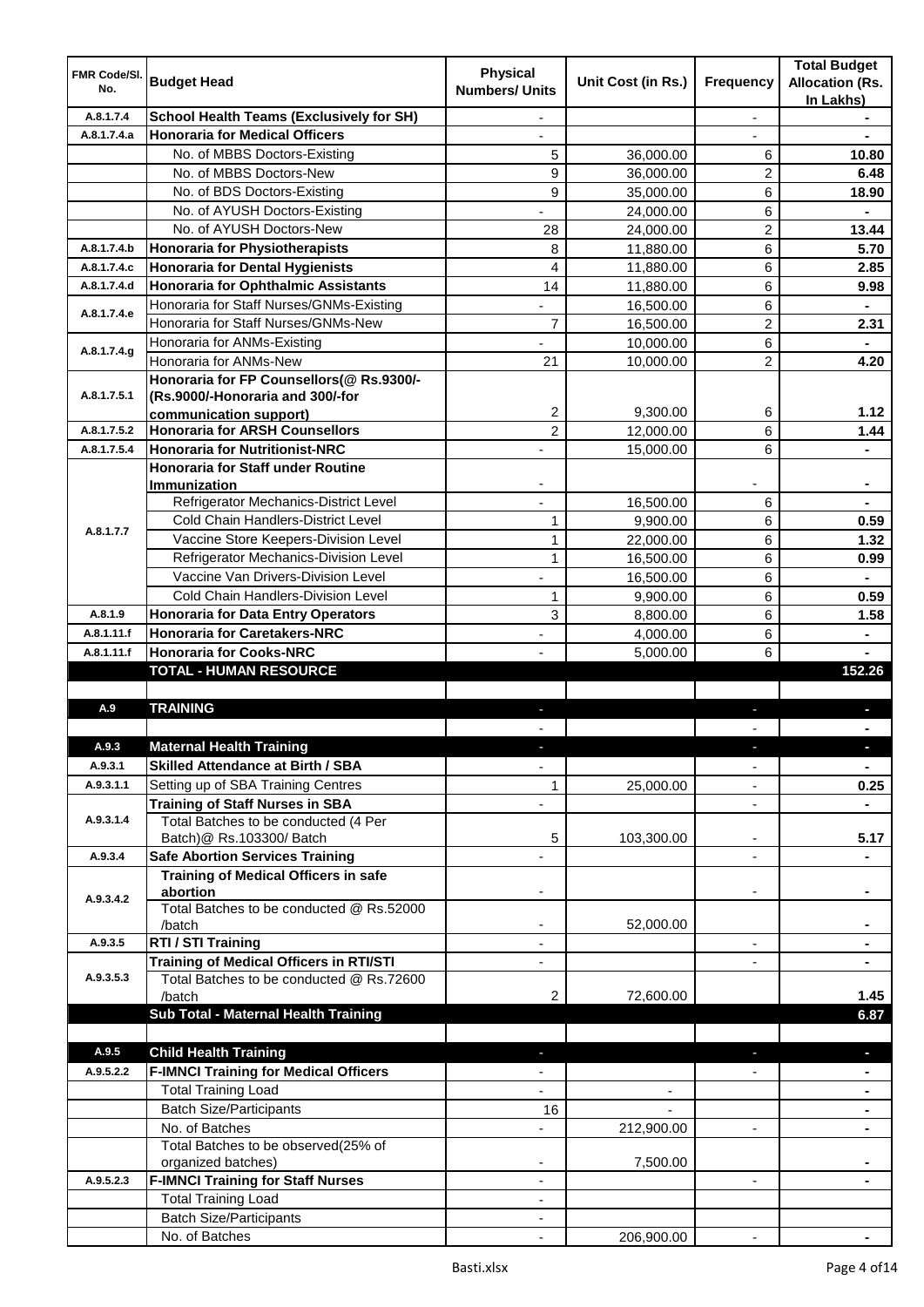| <b>FMR Code/SI.</b><br>No. | <b>Budget Head</b>                                                    | <b>Physical</b><br><b>Numbers/ Units</b> | Unit Cost (in Rs.) | Frequency      | <b>Total Budget</b><br><b>Allocation (Rs.</b><br>In Lakhs) |
|----------------------------|-----------------------------------------------------------------------|------------------------------------------|--------------------|----------------|------------------------------------------------------------|
|                            | Total Batches to be observed(25% of<br>organized batches)             |                                          | 7,500.00           |                |                                                            |
| A.9.5.5.2.a                | <b>IMNCI Plus(CCSP)-10 Days TOT for</b><br><b>Physicians</b>          |                                          |                    |                |                                                            |
|                            | <b>Total Training Load</b>                                            |                                          |                    |                |                                                            |
|                            | <b>Batch Size/Participants</b>                                        | 24                                       |                    |                |                                                            |
|                            | No. of Batches                                                        |                                          | 576,300.00         |                |                                                            |
|                            | Total Batches to be observed(25% of                                   |                                          |                    |                |                                                            |
|                            | organized batches)                                                    |                                          | 11,000.00          |                |                                                            |
|                            | Sub Total- Child Health Training                                      |                                          |                    |                |                                                            |
| A.9.7                      | Adolescent Reproductive and Sexual Health/                            |                                          |                    |                |                                                            |
|                            | <b>ARSH Training</b><br><b>ARSH training for ANMs/LHVs</b>            |                                          |                    |                |                                                            |
| A.9.7.4                    | Total Batches to be conducted@ Rs.71000/                              |                                          |                    |                |                                                            |
|                            | <b>Batch</b>                                                          | 3                                        | 71,000.00          |                | 2.13                                                       |
|                            | <b>Sub Total- ARSH Training</b>                                       |                                          |                    |                | 2.13                                                       |
| A.9.8.4.2                  | <b>Clinical Establishment Act</b>                                     | 1                                        | 798,000.00         |                | 7.98                                                       |
|                            |                                                                       |                                          |                    |                |                                                            |
|                            | <b>TOTAL - Training</b>                                               |                                          |                    |                | 16.98                                                      |
|                            |                                                                       |                                          |                    |                |                                                            |
| A.10                       | PROGRAMME MANAGEMENT                                                  |                                          |                    |                | o.                                                         |
|                            | <b>District Programme Management Support</b>                          |                                          |                    |                |                                                            |
| A.10.2                     | Unit                                                                  |                                          |                    |                |                                                            |
|                            | <b>Contractual Staffs for DPMSU</b>                                   |                                          |                    |                |                                                            |
| A.10.2.1                   | Honoraria for District Programme Manager                              | 1                                        | 32,700.00          | 6              | 1.96                                                       |
| A.10.2.2                   | Honoraria for District Accounts Manager                               | $\mathbf{1}$                             | 26,650.00          | 6              | 1.60                                                       |
|                            | Honoraria for District Data Manager(District                          |                                          |                    |                |                                                            |
| A.10.2.3                   | Data cum Account Assistant)                                           | 1                                        | 18,150.00          | 6              | 1.09                                                       |
| A.10.2.7                   | Honoraria for Office Assistant                                        | 1                                        | 7,000.00           | 6              | 0.42                                                       |
| A.10.2.8.1                 | Operational Expenses for DPMU unit                                    | 1                                        | 75,000.00          | 6              | 4.50                                                       |
|                            | Honoraria for District Community Process                              |                                          |                    |                |                                                            |
| A.10.2.8.2                 | Manager                                                               | 1                                        | 26,650.00          | 6              | 1.60                                                       |
|                            | <b>Sub Total - DPMU</b>                                               |                                          |                    |                | 11.17                                                      |
|                            |                                                                       |                                          |                    |                |                                                            |
| A.10.3                     | <b>Block Programme Management Unit (BPMU)</b>                         | $\overline{\phantom{0}}$                 |                    | ÷,             | $\blacksquare$                                             |
| A.10.3.1                   | Honoraria for Block Programme Managers                                | 14                                       | 20,000.00          | 6              | 16.80                                                      |
| A.10.3.2                   | Honoraria for Block Accounts Managers                                 | 14                                       | 10,000.00          | 6              | 8.40                                                       |
|                            | <b>Sub Total - DPMU</b>                                               | ٠                                        |                    | J,             | 25.20                                                      |
|                            |                                                                       |                                          |                    |                |                                                            |
| A.10.6                     | <b>Concurrent Audit System</b>                                        |                                          |                    | $\blacksquare$ | $\blacksquare$                                             |
|                            | Budget For Block Units(Rs.1500 per                                    |                                          |                    |                |                                                            |
|                            | Block/Quarter)                                                        | 14                                       | 1,500.00           | 4              | 0.84                                                       |
|                            | Budget For District (District HO Rs.                                  |                                          |                    |                |                                                            |
|                            | 4500/Month)                                                           | 1                                        | 4,500.00           | 12             | 0.54                                                       |
|                            | <b>Sub Total - Concurrent Audit</b>                                   |                                          |                    |                | 1.38                                                       |
|                            |                                                                       |                                          |                    |                |                                                            |
| A.10.7                     | <b>Mobility Support, Field Visits</b>                                 |                                          |                    | ٠              | $\blacksquare$                                             |
| A.10.7.2                   | Mobility Support-DPMU/District (2 Vehicles per<br>District per month) | 2                                        | 25,000.00          | 12             | 6.00                                                       |
|                            | Mobility Support-BPMU/Block (1 Vehicle per                            |                                          |                    |                |                                                            |
| A.10.7.3                   | District per Month)                                                   | 14                                       | 25,000.00          | 12             | 42.00                                                      |
| A.10.7.4.1                 | Mobility Support for Div.PMU Division & AD                            |                                          |                    |                |                                                            |
|                            | Offices( 1 vehicle per Division)                                      | 1                                        | 25,000.00          | 12             | 3.00                                                       |
|                            | Sub Total - Mobility Support, Field Visits                            |                                          |                    |                | 51.00                                                      |
|                            |                                                                       |                                          |                    |                |                                                            |
|                            | <b>TOTAL - Programme Management</b>                                   |                                          |                    | J,             | 88.75                                                      |
|                            |                                                                       |                                          |                    |                |                                                            |
|                            | <b>GRAND TOTAL- RCH FLEXIPOOL</b>                                     |                                          |                    | $\sim$         | 1,372.36                                                   |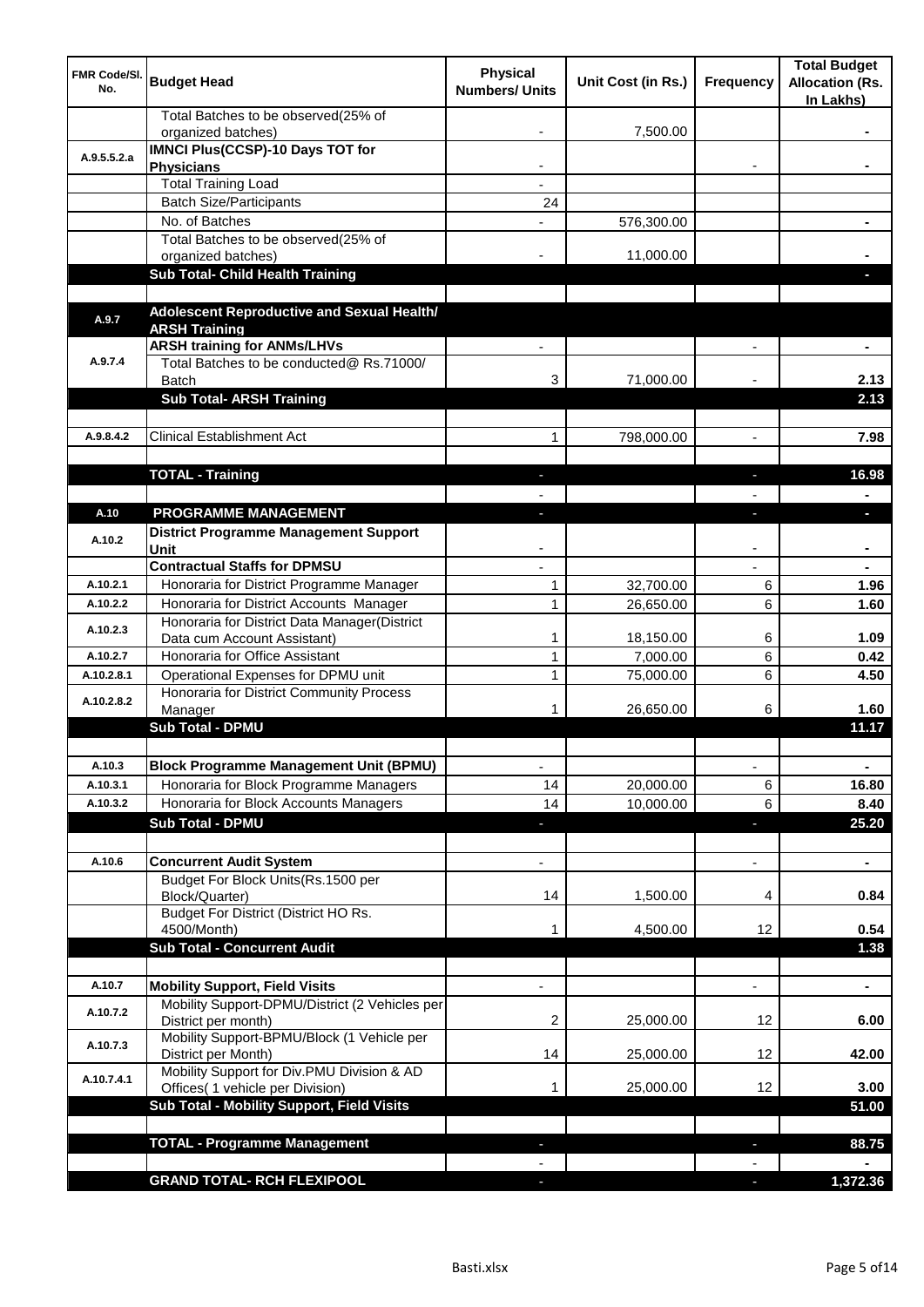| FMR Code/SI.<br>No. | <b>Budget Head</b>                                                                                                                                                         | <b>Physical</b><br><b>Numbers/ Units</b> | Unit Cost (in Rs.) | Frequency                | <b>Total Budget</b><br><b>Allocation (Rs.</b><br>In Lakhs) |
|---------------------|----------------------------------------------------------------------------------------------------------------------------------------------------------------------------|------------------------------------------|--------------------|--------------------------|------------------------------------------------------------|
|                     |                                                                                                                                                                            |                                          |                    | $\blacksquare$           |                                                            |
| в                   | <b>MISSION FLEXIPOOL</b>                                                                                                                                                   | o.                                       |                    |                          |                                                            |
| <b>B1</b>           | <b>ASHA</b>                                                                                                                                                                |                                          |                    |                          |                                                            |
| B1.1.1.4.2          | ASHA State Trainers - TOT (Module VI&VII)-<br>National Level-Cost of TA/DA                                                                                                 |                                          | 15,000.00          |                          |                                                            |
| B1.1.3.3            | <b>Incentive for FP</b>                                                                                                                                                    |                                          |                    |                          |                                                            |
| B1.1.3.3.1          | Incentive for ASHA @ Rs. 1000 if a couple<br>adopts permanent methods after 02<br>children(Assumed that 15.56 % clients<br>adopts permanent methods after 02<br>children). | 446                                      | 1,000.00           |                          | 4.46                                                       |
| B1.1.3.5            | Other incentive                                                                                                                                                            |                                          |                    |                          |                                                            |
| B1.1.3.5.1          | On taking Complicated On pregnancy cases<br>or New born cases to the health facility<br>@Rs.150/- case (up to 3 cases/year)                                                | 2,323                                    | 150.00             | 3                        | 10.45                                                      |
| B1.1.3.5.3          | Birth & Death Registration (For 30 birth & 9<br>deaths/ASHA) -Amount Approved 90% Only                                                                                     | 2,323                                    | 180.00             | $\overline{\phantom{a}}$ | 3.76                                                       |
| B1.1.3.5.5          | TA/DA for attending Monthly Meetings<br>@Rs.100/Meeting - Amount Approved 90%<br>Only                                                                                      | 2,323                                    | 100.00             | 12                       | 25.09                                                      |
| B1.1.3.5.6          | <b>Maternal Death Audit Information</b><br>(@Rs.200/Case)-Amount Approved 50%<br>Only                                                                                      | 280                                      | 200.00             |                          | 0.28                                                       |
| B1.1.3.5.12         | Incentives to ASHA Sangini(@Rs.150 for<br>one field visit and 20 visits per month)                                                                                         | ٠                                        | 3,000.00           | 10                       | $\blacksquare$                                             |
| B1.1.3.6            | <b>Other Activities</b>                                                                                                                                                    | $\overline{\phantom{a}}$                 |                    | L,                       | $\blacksquare$                                             |
| B1.1.3.6.1          | ASHA Divas/Annual ASHA Samellan-                                                                                                                                           |                                          |                    |                          |                                                            |
|                     | (Amount Approved 70% Only)                                                                                                                                                 | 2,323                                    | 250.00             |                          | 4.07                                                       |
| B1.1.3.6.3          | <b>ASHA Payment Voucher</b>                                                                                                                                                | 2,323                                    | 25.00              |                          | 0.58                                                       |
|                     | <b>ASHA Master Payment Register</b><br><b>ASHA Sangini Format</b>                                                                                                          | 14<br>106                                | 150.00<br>50.00    |                          | 0.02<br>0.05                                               |
| B1.1.4              | Awards to ASHA's/Link workers                                                                                                                                              | 14                                       | 5,000.00           |                          | 0.70                                                       |
| B1.1.5              | <b>ASHA Resource Centre/ASHA Mentoring</b><br>Group                                                                                                                        |                                          |                    |                          |                                                            |
| B1.1.5.4            | Mobility Costs ASHA Mentoring Group for<br>district*4 meetings@Rs.2500/meeting                                                                                             | 4                                        | 2,500.00           |                          | 0.10                                                       |
|                     | Sub Total - ASHA                                                                                                                                                           |                                          |                    |                          | 49.57                                                      |
| <b>B2</b>           | <b>Untied Funds</b>                                                                                                                                                        |                                          |                    |                          |                                                            |
|                     | No. of CHCs/SDH and Amount Approved 71%                                                                                                                                    | ٠                                        |                    | r.                       | ٠                                                          |
| <b>B2.1</b>         | Only                                                                                                                                                                       | 15                                       | 50,000.00          | 1                        | 5.33                                                       |
| <b>B2.2</b>         | No. of PHCs and Amount Approved 93% Only<br>No. of Sub Centres and Amount Approved                                                                                         | 30                                       | 25,000.00          | 1                        | 6.98                                                       |
| <b>B2.3</b>         | 46% Only<br>No. of VHNSCs and Amount Approved 36%                                                                                                                          | 273                                      | 10,000.00          | 1                        | 12.56                                                      |
| <b>B2.4</b>         | Only                                                                                                                                                                       | 1,047                                    | 10,000.00          | 1                        | 37.69                                                      |
|                     | <b>Sub Total - Untied Funds</b>                                                                                                                                            |                                          |                    |                          | 62.55                                                      |
| <b>B.3</b>          | <b>Annual Maintenance Grants</b>                                                                                                                                           | r.                                       |                    | r.                       | $\blacksquare$                                             |
| <b>B3.1</b>         | No. of CHCs and Amount Approved 70% Only                                                                                                                                   | 15                                       | 100,000.00         | 1                        | 10.50                                                      |
| <b>B3.2</b>         | No. of PHCs and Amount Approved 69% Only                                                                                                                                   | 28                                       | 50,000.00          | 1                        | 9.66                                                       |
| <b>B3.3</b>         | No. of Sub Centres and Amount Approved<br>49% Only                                                                                                                         | 212                                      | 10,000.00          |                          | 10.39                                                      |
|                     | <b>Sub Total - AMG</b>                                                                                                                                                     | a,                                       |                    | E.                       | 30.55                                                      |
|                     |                                                                                                                                                                            |                                          |                    |                          |                                                            |
| <b>B.6</b>          | <b>Corpus Grants to HMS/RKS</b>                                                                                                                                            |                                          |                    |                          | $\overline{\phantom{a}}$                                   |
| B6.1                | District Hospitals (DH+DWH)                                                                                                                                                | 3                                        |                    |                          |                                                            |
|                     | Amount Approved for District Hospitals                                                                                                                                     |                                          |                    |                          | 12.41                                                      |
| B6.2                | No. of CHCs and Amount Approved 90% Only                                                                                                                                   | 15                                       | 100,000.00         | 1                        | 13.50                                                      |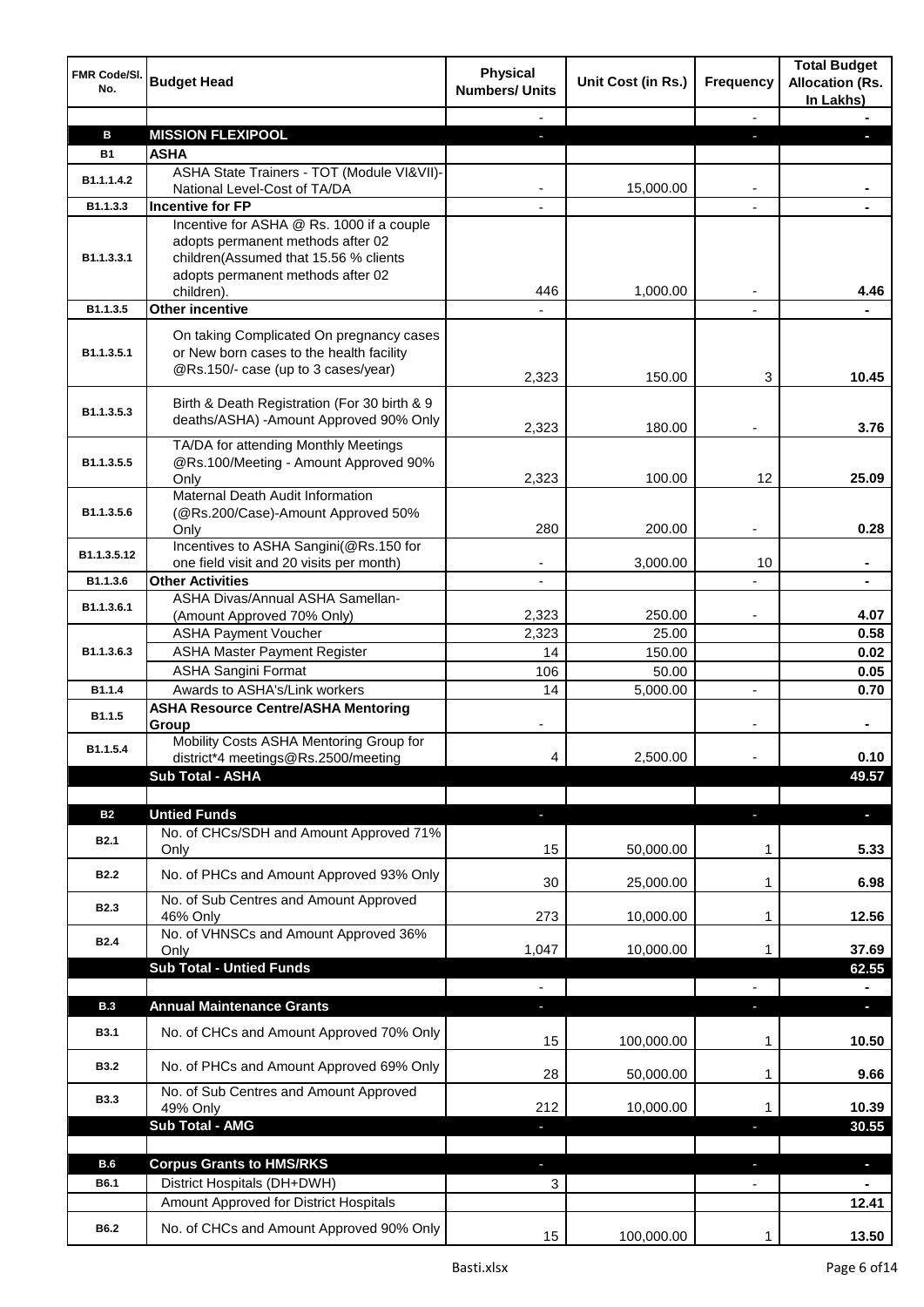| <b>FMR Code/SI.</b><br>No. | <b>Budget Head</b>                                                                                   | <b>Physical</b><br><b>Numbers/ Units</b> | Unit Cost (in Rs.) | <b>Frequency</b>         | <b>Total Budget</b><br><b>Allocation (Rs.</b><br>In Lakhs) |
|----------------------------|------------------------------------------------------------------------------------------------------|------------------------------------------|--------------------|--------------------------|------------------------------------------------------------|
| B6.3                       | No. of PHCs and Amount Approved 90% Only                                                             | 30                                       | 50,000.00          | 1                        | 13.50                                                      |
|                            | <b>Sub Total - HMS/RKS</b>                                                                           | ٠                                        |                    | J,                       | 39.41                                                      |
|                            |                                                                                                      |                                          |                    |                          | $\blacksquare$                                             |
| <b>B9</b>                  | <b>Mainstreaming of AYUSH</b>                                                                        | ÷.                                       |                    | J,                       | Ы                                                          |
| B.9.1                      | <b>Medical Officers (Only AYUSH)</b>                                                                 | $\blacksquare$                           |                    | $\overline{\phantom{0}}$ |                                                            |
| B.9.1.1                    | <b>Contractual Medical Officers</b>                                                                  | 29                                       | 24,000.00          | 6                        | 41.76                                                      |
| <b>B.9.2</b>               | <b>AYUSH Pharmacists</b>                                                                             | 8                                        | 9,000.00           | 6                        | 4.32                                                       |
|                            | <b>Sub Total (AYUSH)</b>                                                                             |                                          |                    | J,                       | 46.08                                                      |
|                            |                                                                                                      |                                          |                    |                          |                                                            |
| <b>B10</b>                 | <b>IEC-BCC Activities</b>                                                                            |                                          |                    |                          | ы                                                          |
| <b>B.10.2</b>              | Implementation of BCC/IEC Activities at<br>district level                                            |                                          |                    |                          | 3.00                                                       |
| B.10.5.2                   | Printing of WIFS Cards, Referral Slips, etc                                                          |                                          |                    | $\overline{\phantom{a}}$ |                                                            |
|                            | WIFS Cards for School Children(No. of Cards)                                                         |                                          | 4.00               |                          |                                                            |
|                            | Sub Total (IEC/BCC)                                                                                  |                                          |                    | ı.                       | 3.00                                                       |
|                            |                                                                                                      |                                          |                    |                          |                                                            |
| <b>B15</b>                 | <b>Planning, Implementation and Monitoring</b>                                                       |                                          |                    |                          |                                                            |
| B <sub>15.2</sub>          | <b>Quality Assurance</b>                                                                             |                                          |                    |                          | $\blacksquare$                                             |
| B15.2.2                    | <b>Quality Assurance Committees</b>                                                                  | $\blacksquare$                           |                    | ٠                        | $\blacksquare$                                             |
|                            | <b>Division Level</b>                                                                                | $\overline{\phantom{a}}$                 |                    |                          | $\blacksquare$                                             |
|                            | One time establishment @ Rs. 1.00 Lakh/<br>Division (Amount Approved 50% Only)                       |                                          |                    |                          |                                                            |
|                            | Operational Expenses @Rs. 5000/month/                                                                | 1                                        | 100,000.00         | 1                        | 0.50                                                       |
|                            | division (Amount Approved 50% Only)<br><b>District Level</b>                                         | 1                                        | 5,000.00           | 12                       | 0.30                                                       |
|                            | One time establishment @ Rs. 1.00 Lakh/<br>District (Amount Approved 50% Only)                       | 1                                        | 100,000.00         | 1                        | 0.50                                                       |
|                            | Operational Expenses @Rs. 5000/ Month/<br>District (Amount Approved 50% Only)                        | 1                                        | 5,000.00           | 12                       | 0.30                                                       |
| B15.2.4                    | <b>Review meetings</b>                                                                               | -                                        |                    | $\overline{\phantom{a}}$ | ۰                                                          |
| B15.2.4.2                  | <b>Division Level</b>                                                                                |                                          |                    |                          |                                                            |
|                            | Review meetings @ Rs 10000/- per meeting<br>for 4 meeting per division (Amount Approved<br>50% Only) | 1                                        | 10,000.00          | 4                        | 0.20                                                       |
|                            | <b>District Level</b><br>Review meetings @ Rs 10000/- per meeting                                    |                                          |                    |                          |                                                            |
|                            | for 4 meeting per District (Amount Approved                                                          |                                          |                    |                          |                                                            |
|                            | 50% Only)                                                                                            | 1                                        | 10,000.00          | 4                        | 0.20                                                       |
| B15.2.5                    | <b>Other Block Level Activities</b>                                                                  |                                          |                    |                          |                                                            |
| B15.2.5.1                  | <b>Block QA visioning meeting (Orienting</b><br><b>Block Officials on Facility Solutions Levels-</b> |                                          |                    |                          |                                                            |
|                            | Amount Approved 50% Only)                                                                            | 1                                        | 35,000.00          | 1                        | 0.18                                                       |
| B15.2.5.2                  | Quality Management System (QMS) training<br>workshop -(Amount Approved 50% Only)                     | 1                                        | 100,000.00         | 1                        | 0.50                                                       |
|                            | <b>Sub Total - Quality Assurance</b>                                                                 |                                          |                    | T                        | 2.68                                                       |
|                            |                                                                                                      |                                          |                    |                          | $\blacksquare$                                             |
| B15.3                      | <b>Monitoring and Evaluation</b>                                                                     |                                          |                    |                          |                                                            |
| B15.3.1.6.3                | Honoraria of Data Entry Operators for MCTS                                                           | 14                                       | 11,000.00          | 6                        | 9.24                                                       |
| B15.3.2                    | <b>Computerization HMIS and E-governance</b>                                                         |                                          |                    |                          |                                                            |
|                            | HMIS Operational Cost (excluding HR & Trainings)-                                                    |                                          |                    |                          |                                                            |
|                            | Expenses for Internet @1500/month/<br>computer for 951 Nos                                           | 16                                       | 1,500.00           | 12                       | 2.88                                                       |
|                            | Expenses for Internet Rs.750/pm/block<br>computer(new) for 820 Nos.                                  | 14                                       | 750.00             | 12                       | 1.26                                                       |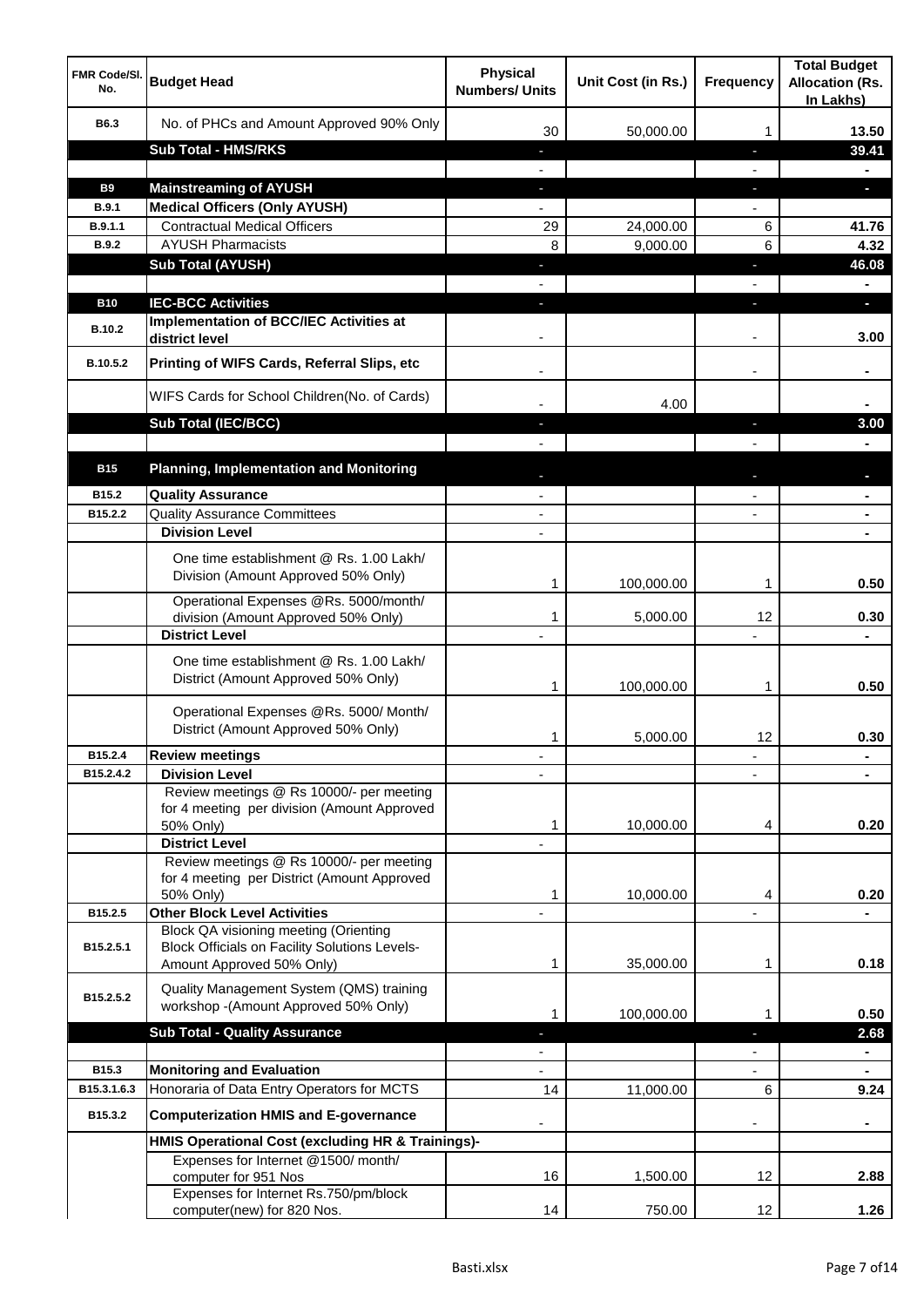| FMR Code/SI.<br>No.          | <b>Budget Head</b>                                                                                 | <b>Physical</b><br><b>Numbers/ Units</b> | Unit Cost (in Rs.) | <b>Frequency</b>         | <b>Total Budget</b><br><b>Allocation (Rs.</b><br>In Lakhs) |
|------------------------------|----------------------------------------------------------------------------------------------------|------------------------------------------|--------------------|--------------------------|------------------------------------------------------------|
| B <sub>15</sub> , 3, 2, 1, a | Expenses for Internet Data Card<br>@Rs.750/pm/Computer (new) for 75 Nos.                           | 1                                        | 750.00             | 12                       | 0.09                                                       |
|                              | Expenses for Internet Data Card<br>@Rs.750/pm/Computer (new) for 18 Nos.                           | 1                                        | 750.00             | 12                       | 0.09                                                       |
| B15.3.2.1.d                  | Other Office and admin expenses                                                                    |                                          |                    |                          |                                                            |
|                              | Maintenance of Computers/AMC/etc -HMIS                                                             |                                          |                    |                          |                                                            |
| B15.3.2.1.d.2                | (Block -PHC/CHC,CH, CMF (M/F) Old                                                                  | 16                                       |                    |                          |                                                            |
|                              | @Rs. 4000/unit for 951 no.<br>Purchase of computer consumables/Admin                               |                                          | 4,000.00           | 1                        | 0.64                                                       |
| B15.3.2.1.d.3                | Expenses @ Rs.1000.00 for 951 no.-Six<br>Months                                                    | 16                                       | 1,000.00           | 6                        | 0.96                                                       |
| B15.3.2.2.a                  | MCTS Operational Cost (excluding HR &                                                              |                                          |                    |                          |                                                            |
|                              | Trainings)                                                                                         |                                          |                    |                          |                                                            |
| B15.3.2.2.b                  | Procurement of<br>computers/Printers/Cartridges ,etc. -<br>@50,000.00/Computer Systems for 820 No. | 14                                       | 50,000.00          | 1                        | 7.00                                                       |
| B15.3.2.2.d                  | Other Office and admin expenses                                                                    |                                          |                    |                          |                                                            |
| B15.3.3                      | @12,000.00 per year -820 No.(New)<br>Other M & E Activities                                        | 14                                       | 12,000.00          | 1                        | 1.68                                                       |
|                              | Review Meetings for MCTS @ Rs                                                                      |                                          |                    |                          |                                                            |
| B15.3.3.5                    | 4,000/meeting for 12 meetings                                                                      | 1                                        | 4,000.00           | 12                       | 0.48                                                       |
|                              | Sub Total - Monitoring and Evaluation                                                              |                                          |                    |                          | 24.32                                                      |
|                              |                                                                                                    |                                          |                    |                          |                                                            |
| <b>B.16</b>                  | <b>PROCUREMENT</b>                                                                                 |                                          |                    | J,                       | o.                                                         |
| B <sub>16.1.1</sub>          | <b>Procurement of Equipments: MH</b>                                                               |                                          |                    |                          |                                                            |
| B16.1.1.2                    | MVA / EVA Kits for Safe Abortion services                                                          | 5                                        | 2,500.00           | $\overline{\phantom{a}}$ | 0.13                                                       |
| B16.1.6<br>B16.1.6.1         | <b>Equipments for ARSH/ School Health</b><br>Equipments for ARSH Clinics (New)                     | $\overline{\phantom{a}}$<br>2            | 15,000.00          | $\overline{a}$<br>1      | 0.30                                                       |
|                              | <b>Sub Total (Procurement of Equipments)</b>                                                       |                                          |                    |                          | 0.43                                                       |
|                              |                                                                                                    |                                          |                    |                          |                                                            |
| B.16.2.1                     | Drugs & supplies for MH                                                                            | $\blacksquare$                           |                    | $\blacksquare$           | $\blacksquare$                                             |
| B.16.2.1.2                   | Drugs for Safe Abortion (No. of MMA<br>estimated in year 2013-14)                                  | 33                                       | 200.00             |                          | 0.07                                                       |
| B.16.2.4                     | <b>Supplies for IMEP</b>                                                                           |                                          |                    |                          | ÷                                                          |
| B.16.2.4.1                   | Bio-Medical Waste Management-District<br>level                                                     |                                          |                    |                          | 61.31                                                      |
| B.16.2.4.2                   | Bio-Medical Waste Management-CHC level                                                             |                                          |                    | $\overline{\phantom{a}}$ | 14.16                                                      |
| B.16.2.4.3                   | Cleaning/Washing, House keeping and<br>Laundry Management - District Level                         |                                          |                    | $\blacksquare$           | 81.55                                                      |
|                              | Cleaning/Washing, House keeping and                                                                |                                          |                    |                          |                                                            |
| B.16.2.4.4                   | Laundry Management - CHC/PHC Level                                                                 |                                          |                    |                          | 17.14                                                      |
|                              | <b>ASHA Drug Kits</b>                                                                              |                                          |                    |                          |                                                            |
| B.16.2.5.2                   | Drug Kit replenishment for ASHAs @ Rs.<br>300/ASHA                                                 |                                          | 300.00             |                          | 5.97                                                       |
| B.16.2.6                     | Drugs & supplies for WIFS                                                                          | 1,989                                    |                    | $\overline{\phantom{a}}$ |                                                            |
|                              | For Govt. & Govt. aided Schools (Classes VI                                                        |                                          |                    |                          |                                                            |
|                              | to XII)                                                                                            |                                          |                    |                          |                                                            |
|                              | <b>Total Beneficiaries</b>                                                                         | 116,188                                  |                    |                          |                                                            |
| B.16.2.6.1                   | IFA Tables Required at District (Beneficiary*<br>52 Tabs)                                          | 6,041,790                                | 0.12               | $\blacksquare$           | 7.25                                                       |
| B.16.2.6.2                   | Albendazole Tablets Required at District                                                           |                                          |                    |                          | 2.32                                                       |
| B.16.2.7                     | (Beneficiary *2 Tabs)<br>Drugs & Supplies under SHP                                                | 232,377                                  | 1.00               |                          | ۰                                                          |
|                              | <b>For Aganwadi Centres</b>                                                                        |                                          |                    |                          | $\blacksquare$                                             |
|                              | Expected No. of Children at AWCs                                                                   | 53,600                                   |                    |                          | $\blacksquare$                                             |
|                              | No. of IFA Bottles (One bottle of 100                                                              |                                          |                    |                          |                                                            |
|                              | ml./child)                                                                                         | 53,600<br>107,200                        | 10.00<br>1.00      |                          | 5.36<br>1.07                                               |
|                              | Albendazole Tablets (2 tablets per Child)<br>For Primary Schools(For Govt. & Govt.                 |                                          |                    |                          |                                                            |
|                              | aided Schools Classes I to V)                                                                      |                                          |                    |                          |                                                            |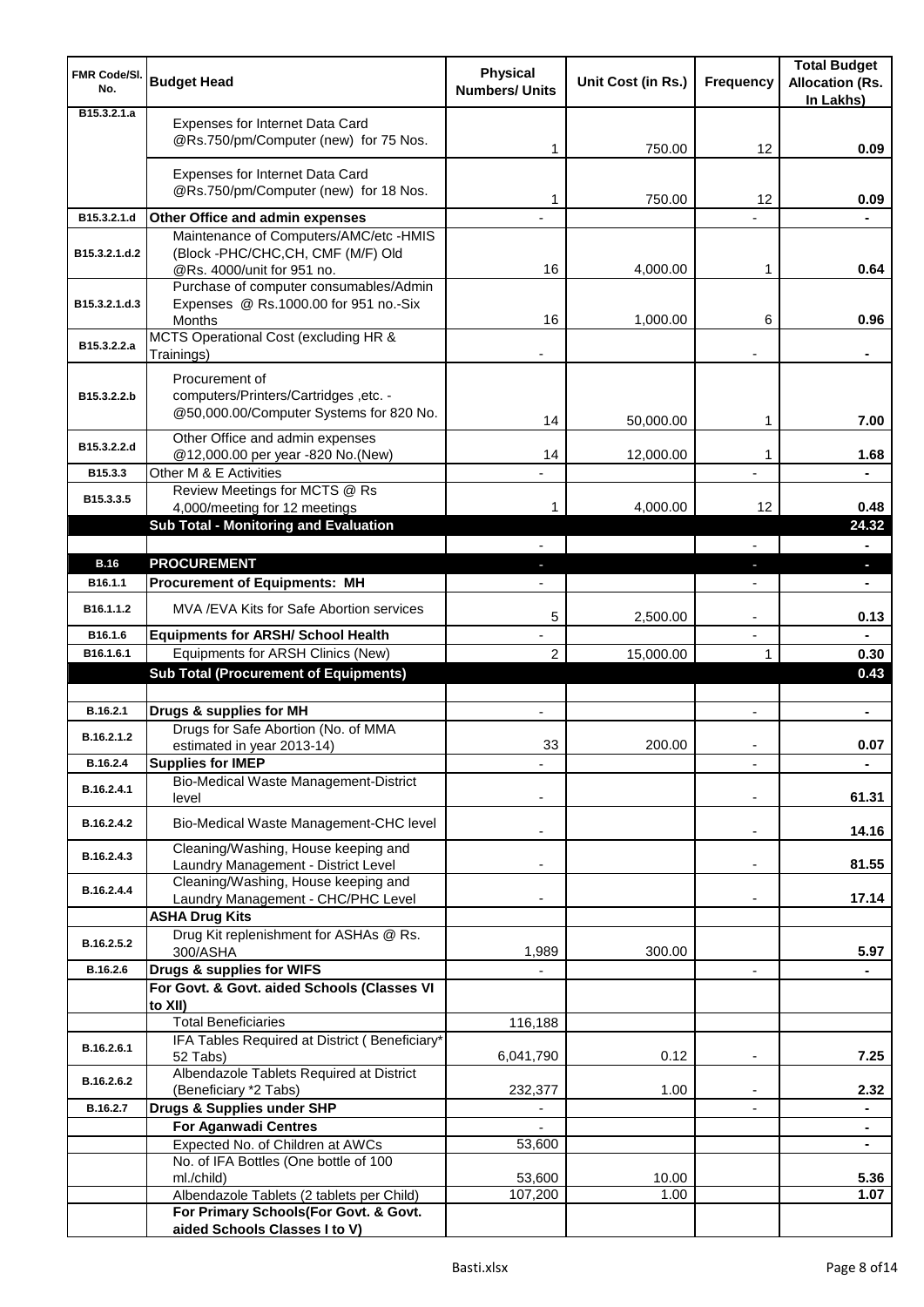| <b>FMR Code/SI.</b><br>No. | <b>Budget Head</b>                                                                                                | <b>Physical</b><br><b>Numbers/ Units</b> | Unit Cost (in Rs.)     | Frequency                | <b>Total Budget</b><br><b>Allocation (Rs.</b><br>In Lakhs) |
|----------------------------|-------------------------------------------------------------------------------------------------------------------|------------------------------------------|------------------------|--------------------------|------------------------------------------------------------|
|                            | Expected No. of Children in Schools                                                                               | 211,900                                  |                        |                          |                                                            |
|                            | No. of Tablets Required at District (52 Tabs./<br>Beneficiary)                                                    | 11,018,816                               | 0.12                   |                          | 13.22                                                      |
|                            | No. of Tablets Required at District (2 Tabs./<br>Beneficiary)                                                     | 423,801                                  | 1.00                   |                          | 4.24                                                       |
|                            | <b>Medicines for Teams</b>                                                                                        |                                          |                        |                          |                                                            |
|                            | No. of Blocks                                                                                                     | 14                                       |                        |                          |                                                            |
|                            | First Time Medicines For Teams (2 Teams<br>in Each Block)                                                         | 28                                       | 18,000.00              |                          | 5.04                                                       |
|                            | Sub Total (Procurement of Drugs & Supplies)                                                                       |                                          |                        |                          | 218.70                                                     |
|                            |                                                                                                                   |                                          |                        |                          |                                                            |
| <b>B.17</b>                | <b>Drugs Warehouses/Logistics Management</b>                                                                      |                                          |                        |                          |                                                            |
|                            | Honoraria of Staff at Regional Drug                                                                               |                                          |                        |                          |                                                            |
|                            | Warehouse<br>Accountant                                                                                           |                                          |                        |                          |                                                            |
|                            | Computer Operator Cum Store Keeper                                                                                |                                          | 10,000.00<br>10,000.00 | 6<br>6                   | $\blacksquare$                                             |
|                            | Fork-Lift Operator cum Mechanic                                                                                   | ä,                                       | 6,500.00               | 6                        | $\blacksquare$                                             |
| <b>B.17.1</b>              | Fourth class / Loader                                                                                             | ä,                                       | 6,500.00               | 6                        | $\blacksquare$                                             |
|                            | Generator Operator cum Electrician                                                                                | ÷,                                       | 5,000.00               | 6                        |                                                            |
|                            | Sweeper                                                                                                           | ÷,                                       | 3,500.00               | 6                        |                                                            |
|                            | <b>Armed Guards</b>                                                                                               | ÷,                                       | 6,335.00               | 6                        |                                                            |
|                            | <b>General Guards</b>                                                                                             | $\blacksquare$                           | 5,157.00               | 6                        | $\blacksquare$                                             |
|                            | Gardener                                                                                                          | $\blacksquare$                           | 3,000.00               | 6                        |                                                            |
|                            | <b>Honoraria of Staff at District Drug</b>                                                                        |                                          |                        |                          |                                                            |
|                            | Warehouse                                                                                                         |                                          |                        |                          |                                                            |
|                            | Computer Operator Cum Store Keeper                                                                                | $\mathbf{1}$                             | 10,000.00              | 6                        | 0.60                                                       |
| <b>B.17.3</b>              | Generator Operator Cum Mechanic/Electricia                                                                        | $\mathbf{1}$                             | 5,000.00               | 6                        | 0.30                                                       |
|                            | Loader                                                                                                            | $\mathbf{1}$                             | 5,000.00               | 6                        | 0.30                                                       |
|                            | Choukidar                                                                                                         | $\mathbf{1}$                             | 5,000.00               | 6                        | 0.30                                                       |
|                            | Part-time Sweeper                                                                                                 | 1                                        | 2,500.00               | 6                        | 0.15                                                       |
| <b>B.17.4</b>              | Others                                                                                                            |                                          |                        | $\overline{a}$           |                                                            |
| B.17.4.1                   | Operational Cost for Regional Drug ware House                                                                     |                                          |                        | $\overline{\phantom{a}}$ | $\blacksquare$                                             |
|                            | <b>Electricity Charges</b>                                                                                        |                                          |                        |                          |                                                            |
|                            | <b>Telephone Charges</b>                                                                                          |                                          |                        |                          | $\blacksquare$                                             |
|                            | POL & Maintenance of DG Sets                                                                                      |                                          |                        |                          | $\blacksquare$                                             |
|                            | Stationary                                                                                                        |                                          |                        |                          | $\blacksquare$                                             |
|                            | Contingency                                                                                                       |                                          |                        |                          | $\blacksquare$                                             |
|                            | <b>Sub Total-Drug Ware Houses</b>                                                                                 |                                          |                        |                          | 1.65                                                       |
|                            | <b>GRAND TOTAL- MISSION FLEXIPOOL</b>                                                                             |                                          |                        |                          | 478.92                                                     |
|                            |                                                                                                                   |                                          |                        |                          |                                                            |
| C                          | <b>IMMUNISATION</b>                                                                                               |                                          |                        | ٠                        | п                                                          |
| C.1                        | RI strengthening project (Review meeting,<br>Mobility support, Outreach services etc)                             |                                          |                        |                          |                                                            |
| C.1.a                      | Mobility Support for supervision for district<br>level officers @Rs 250000/- Year                                 | 1                                        | 250,000.00             | $\overline{\phantom{a}}$ | 2.50                                                       |
| C.1.b                      | Mobility support for supervision at State level                                                                   |                                          |                        | $\overline{\phantom{a}}$ | ۰                                                          |
| C.1.c                      | Printing and dissemination of Immunization<br>cards, tally sheets, monitoring forms etc.@<br>Rs 10 /- Beneficiary | 79,752                                   | 10.00                  |                          | 7.98                                                       |
| C.1.d                      | Support for Quarterly State level review                                                                          |                                          |                        |                          |                                                            |
|                            | meetings of district officer<br>Quarterly review meetings exclusive for RI at                                     |                                          |                        |                          |                                                            |
| C.1.e                      | district level with Block Mos, CDPO, and<br>other stake holders (@ Rs 100/- per                                   |                                          |                        |                          |                                                            |
|                            | participant(5 participant / block)                                                                                | 280                                      | 100.00                 |                          | 0.28                                                       |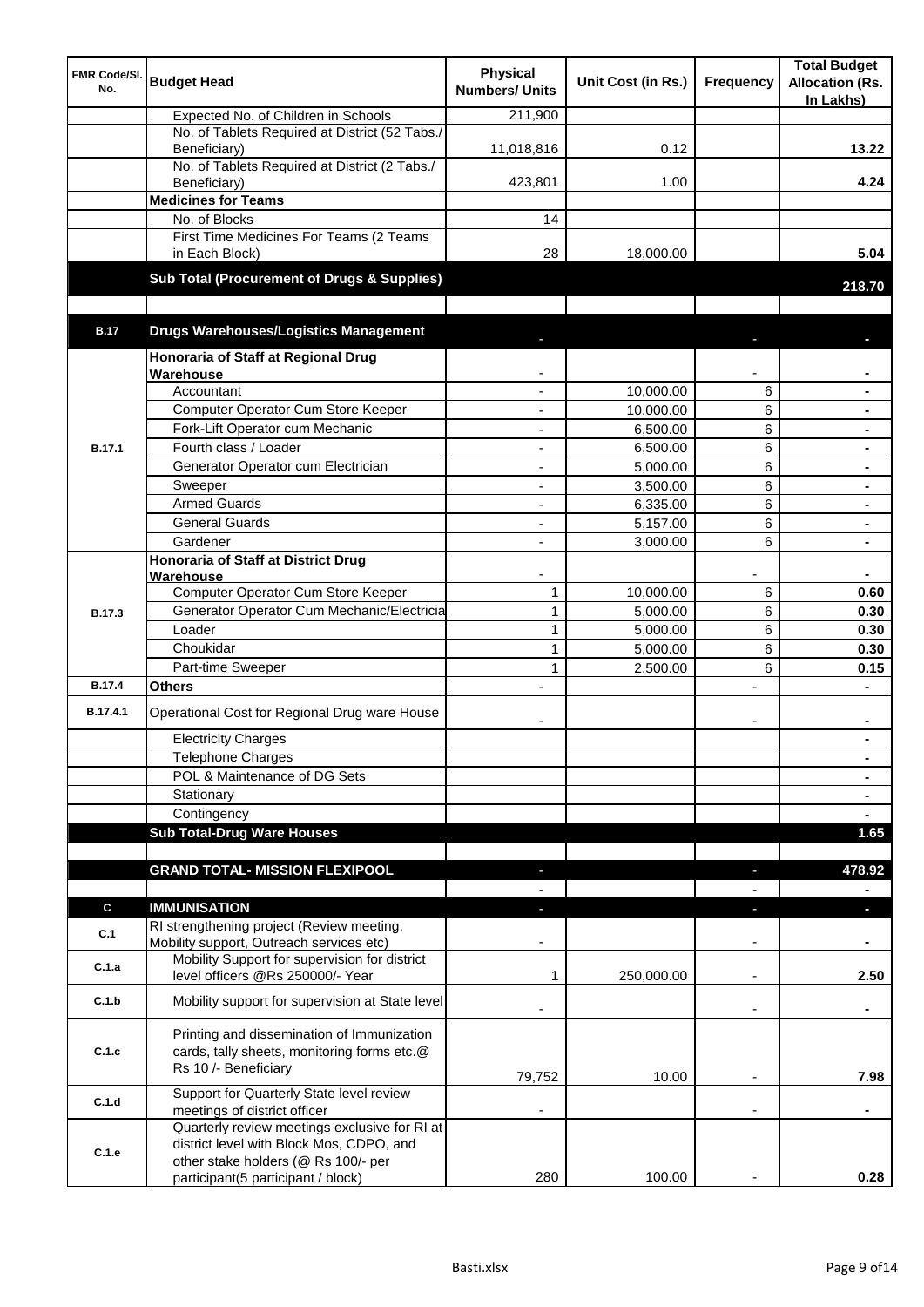| <b>FMR Code/SI.</b><br>No. | <b>Budget Head</b>                                                                                                                                                                                                                                             | <b>Physical</b><br><b>Numbers/ Units</b> | Unit Cost (in Rs.) | Frequency                                  | <b>Total Budget</b><br><b>Allocation (Rs.</b><br>In Lakhs) |
|----------------------------|----------------------------------------------------------------------------------------------------------------------------------------------------------------------------------------------------------------------------------------------------------------|------------------------------------------|--------------------|--------------------------------------------|------------------------------------------------------------|
| C.1.f                      | Quarterly review meetings exclusive for RI at<br>block level @Rs 50/- per person as<br>honorarium/Asha(For travel) & Rs 25 per<br>person at the disposal of MOIC for meeting<br>expenses (Refreshment, stationery and                                          |                                          |                    |                                            |                                                            |
|                            | mis.)                                                                                                                                                                                                                                                          | 9,292                                    | 75.00              |                                            | 6.97                                                       |
| C.1.g                      | Focus on slum & underserved areas in<br>urban areas/alternative vaccinator for slums<br>(Hiring of ANM @ 450/-per session for four<br>sessions/month/slum of 10000 population<br>and Rs.300/ month as contingency per slum<br>i.e.Rs.2100/-month/slum of 10000 | 36                                       | 2,100.00           |                                            | 0.76                                                       |
| C.1.h                      | population)<br>Mobilization of children through ASHA or<br>other mobilizers(@Rs 150/-per session)                                                                                                                                                              | 24,850                                   | 150.00             |                                            | 37.28                                                      |
| C.1.i                      | Alternative vaccine delivery in hard to reach<br>areas(@Rs 150/-per session)                                                                                                                                                                                   | 144                                      | 150.00             | $\overline{\phantom{a}}$                   | 0.22                                                       |
| C.1.j                      | Alternative Vaccine Delivery in other<br>areas(@Rs. 75/- per session)                                                                                                                                                                                          | 22,932                                   | 75.00              | $\overline{\phantom{a}}$                   | 17.20                                                      |
| C.1.k                      | To develop micro plan at sub-centre level(@                                                                                                                                                                                                                    |                                          |                    |                                            |                                                            |
|                            | Rs 100/- per sub centre)                                                                                                                                                                                                                                       | 277                                      | 100.00             |                                            | 0.28                                                       |
| C.1.1                      | For consolidation of micro plans at block<br>level (@ Rs 1000/-per block per PHC and<br>Rs 2000/- per district)                                                                                                                                                | 19                                       | 1,000.00           |                                            | 0.19                                                       |
|                            | POL for vaccine delivery from State to                                                                                                                                                                                                                         |                                          |                    |                                            |                                                            |
| C.1.m                      | district and from district to PHC/CHCs(@ Rs<br>150000/- per district per year)                                                                                                                                                                                 | 1                                        | 150,000.00         | $\overline{\phantom{a}}$                   | 1.50                                                       |
| C.1.n                      | Consumables for computer including<br>provision for internet access for RIMS (@ Rs<br>400/- per month per district)                                                                                                                                            | 1                                        | 400.00             | 12                                         | 0.05                                                       |
| C.1.o                      | Red/Black plastic bags etc.(@ Rs 3 per bag                                                                                                                                                                                                                     |                                          |                    |                                            |                                                            |
| C.1.p                      | and 2 bags per session)<br>Hub Cutter/Bleach/Hypochlorite solution/<br>Twin buckets(@ Rs 1200/- per PHC/CHC                                                                                                                                                    | 30,519                                   | 3.00               | 2                                          | 1.83                                                       |
| C.1.q                      | per year)                                                                                                                                                                                                                                                      | 19<br>5                                  | 1,200.00           | $\overline{\phantom{a}}$                   | 0.23                                                       |
|                            | Safety Pits(@ Rs 5250/- per pit)<br>Other Specific requirement                                                                                                                                                                                                 |                                          | 5,250.00           | $\overline{\phantom{a}}$<br>$\blacksquare$ | 0.26                                                       |
|                            | Fund for annual maintenance operation of<br>WIC/WIF at division level @ Rs.40000/unit<br>of WIC/WIF                                                                                                                                                            | 1                                        | 40,000.00          |                                            | 0.40                                                       |
| C.1.r                      | POL for generators and operational<br>expenses at divisional vaccine storage point<br>@ Rs 2.00 Lakhs/ year/division vaccine<br>store points                                                                                                                   | 1                                        | 200,000.00         |                                            | 2.00                                                       |
|                            | Electricity bill for WIC/WIF AT state and<br>divisional level @ Rs 1.50Lakhs/year                                                                                                                                                                              |                                          |                    |                                            |                                                            |
|                            | /division store points                                                                                                                                                                                                                                         | 1                                        | 150,000.00         |                                            | 1.50                                                       |
|                            | <b>AEFI Kits</b>                                                                                                                                                                                                                                               | 67                                       | 200.00             |                                            | 0.13                                                       |
| C.2                        | <b>Salary of Contractual Staffs</b>                                                                                                                                                                                                                            |                                          |                    |                                            |                                                            |
| C.2.2<br>C.3               | <b>Computer Assistants at District level</b><br><b>Training under Immunisation</b>                                                                                                                                                                             | 1                                        | 10,000.00          | 6                                          | 0.60                                                       |
|                            | District level Orientation training including                                                                                                                                                                                                                  |                                          |                    |                                            |                                                            |
| C.3.1                      | Hep B, Measles, AEFI & JE(wherever<br>required) for 2 days ANM, Multi Purpose<br>Health Worker (Male), LHV, Health Assistant<br>(Male/Female), Nurse Midwives, BEEs &<br>other staff (as per RCH norms) @ Rs<br>46200/batch                                    | 17                                       | 46,200.00          |                                            | 7.85                                                       |
| C.3.2                      | Three day training including Hep B, Measles<br>& JE(wherever required) of Medical Officers<br>of RI using revised MO training module) @<br>Rs 65600/ batch                                                                                                     |                                          | 65,600.00          |                                            |                                                            |
| C.3.4                      | Two days cold chain handlers training for<br>block level cold chain handlers by State and<br>district cold chain officers @ Rs 26600/batch                                                                                                                     |                                          | 26,600.00          |                                            | 0.27                                                       |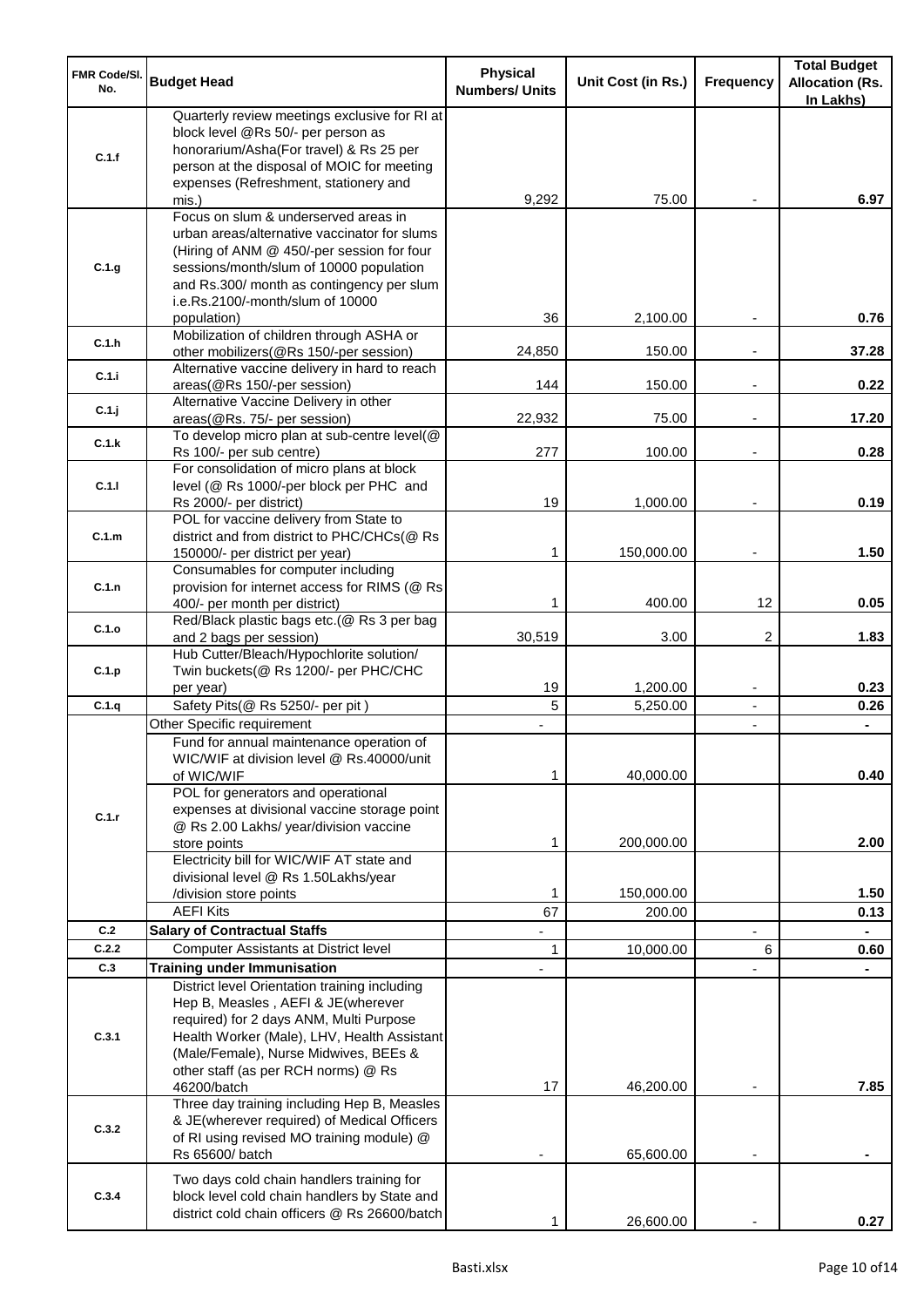| <b>FMR Code/SI.</b><br>No. | <b>Budget Head</b>                                                                                                                                                              | <b>Physical</b><br><b>Numbers/ Units</b> | Unit Cost (in Rs.) | Frequency | <b>Total Budget</b><br><b>Allocation (Rs.</b><br>In Lakhs) |
|----------------------------|---------------------------------------------------------------------------------------------------------------------------------------------------------------------------------|------------------------------------------|--------------------|-----------|------------------------------------------------------------|
| C.3.5                      | One day training of block level data handlers<br>by DIOs and District cold chain officer to                                                                                     |                                          |                    |           |                                                            |
|                            | train about the reporting formats of<br>immunization @ Rs 300/ person                                                                                                           | 16                                       | 300.00             | ٠         | 0.05                                                       |
| C.3.6                      | Intensified immunization training of front line<br>workers @ Rs 86660/batch                                                                                                     | 17                                       | 86,660.00          |           | 14.73                                                      |
| C.4                        | <b>Cold Chain Maintenance</b>                                                                                                                                                   |                                          |                    |           |                                                            |
|                            | Cold chain maintenance at PHC/CHC Level<br>(@Rs. 750/PHC/CHC per year)                                                                                                          | 16                                       | 750.00             |           | 0.12                                                       |
|                            | Cold chain maintenance at District Level<br>(@Rs. 15000/year)                                                                                                                   | 1                                        | 15,000.00          |           | 0.15                                                       |
| C.5                        | Asha Incentives- for full immunization @<br>RS.100 per child for full immunization in first<br>year and Rs.50 per child for ensuring<br>complete immunization up to 2nd year of |                                          |                    |           |                                                            |
|                            | age.(94.22% of the fund)                                                                                                                                                        | 67,364                                   | 150.00             |           | 95.21                                                      |
|                            | <b>TOTOAL - ROUTINE IMMUNIZATION</b>                                                                                                                                            |                                          |                    |           | 200.52                                                     |
|                            |                                                                                                                                                                                 |                                          |                    |           |                                                            |
| D                          | <b>National Disease Control Programmes</b>                                                                                                                                      |                                          |                    |           |                                                            |
|                            |                                                                                                                                                                                 |                                          |                    |           |                                                            |
| E                          | <b>Integrated Disease Surveillance Project</b><br>(IDSP)                                                                                                                        |                                          |                    |           |                                                            |
| E.1                        | Operational Costs (Rs. 25000/0 per Month)<br>including 10 Medical Colleges                                                                                                      |                                          |                    |           | 3.00                                                       |
| E.2                        | Remuneration for Contractual Human Resource                                                                                                                                     |                                          |                    |           |                                                            |
| E.2.1                      | Epidemiologist (Rs. 27500-44000)                                                                                                                                                |                                          |                    |           | 3.83                                                       |
| E.2.2                      | Microbiologist (Rs. 27500-44000)                                                                                                                                                |                                          |                    |           |                                                            |
| E.3.2                      | Data Manager (Rs. 18000 per Mth)                                                                                                                                                |                                          |                    |           | 2.16                                                       |
| E.3.3                      | Data Entry Operator (Rs. 11000/mth)                                                                                                                                             |                                          |                    |           | 1.32                                                       |
|                            | <b>Training</b>                                                                                                                                                                 |                                          |                    |           |                                                            |
| E.8                        | Medical Officers (3 days) @ Rs 50000 /<br>Batch, for one batch                                                                                                                  |                                          |                    |           | $\blacksquare$                                             |
|                            | Hospital Pharmacists/Nurses Training (1<br>day) @ Rs.38000 / Batch for 1 batch                                                                                                  |                                          |                    |           |                                                            |
|                            | One Day Training of Medical College Doctors                                                                                                                                     |                                          |                    |           |                                                            |
| E.8                        | Costs on account of Newly Formed Districts                                                                                                                                      |                                          |                    |           |                                                            |
|                            | <b>TOTAL-IDSP</b>                                                                                                                                                               |                                          |                    |           | 10.31                                                      |
| F                          | <b>National Vector Borne Disease Control</b><br><b>Programme (NVBDCP)</b>                                                                                                       |                                          |                    |           |                                                            |
| F.1.1                      | <b>Malaria</b>                                                                                                                                                                  |                                          |                    |           | $\overline{\phantom{a}}$                                   |
| F.1.1.b                    | <b>ASHA Incentives</b>                                                                                                                                                          |                                          |                    |           | 1.75                                                       |
| F.1.1.d                    | Monitoring, Evaluation & Supervision &<br>Epidemic preparedness including mobility                                                                                              |                                          |                    |           | 0.85                                                       |
| F.1.1.e                    | <b>IEC/BCC</b>                                                                                                                                                                  |                                          |                    |           | 0.42                                                       |
| F.1.1.g                    | Training/Capacity Building                                                                                                                                                      |                                          |                    |           | 0.25                                                       |
|                            | <b>Sub Total - Malaria</b>                                                                                                                                                      |                                          |                    |           | 3.27                                                       |
| F.1.2                      | Dengue & Chikungunya                                                                                                                                                            |                                          |                    |           |                                                            |
| F.1.2.a(iⅈ)                | Strengthening Surveillance for Apex Referral<br>Lab & Sentinel Surveillance Hospital                                                                                            |                                          |                    |           | 1.00                                                       |
| F.1.2.c                    | Monitoring/Supervision and Rapid Response                                                                                                                                       |                                          |                    |           | 0.20                                                       |
| F.1.2.d                    | <b>Epidemic Preparedness</b>                                                                                                                                                    |                                          |                    |           | 0.05                                                       |
| F.1.2.e                    | Case Management<br>Vector Control And Environmental                                                                                                                             |                                          |                    |           | 0.10                                                       |
| F.1.2.f                    | Management                                                                                                                                                                      |                                          |                    |           | $\overline{\phantom{a}}$                                   |
| F.1.2.g                    | IEC/ BCC for Social Mobilization                                                                                                                                                |                                          |                    |           | 0.10                                                       |
| F.1.2.i                    | Training/ Workshop                                                                                                                                                              |                                          |                    |           | 0.10                                                       |
|                            | Sub Total - Dengue & Chikungunya                                                                                                                                                |                                          |                    |           | 1.55                                                       |
| F.1.3                      | <b>AES/JE</b>                                                                                                                                                                   |                                          |                    |           |                                                            |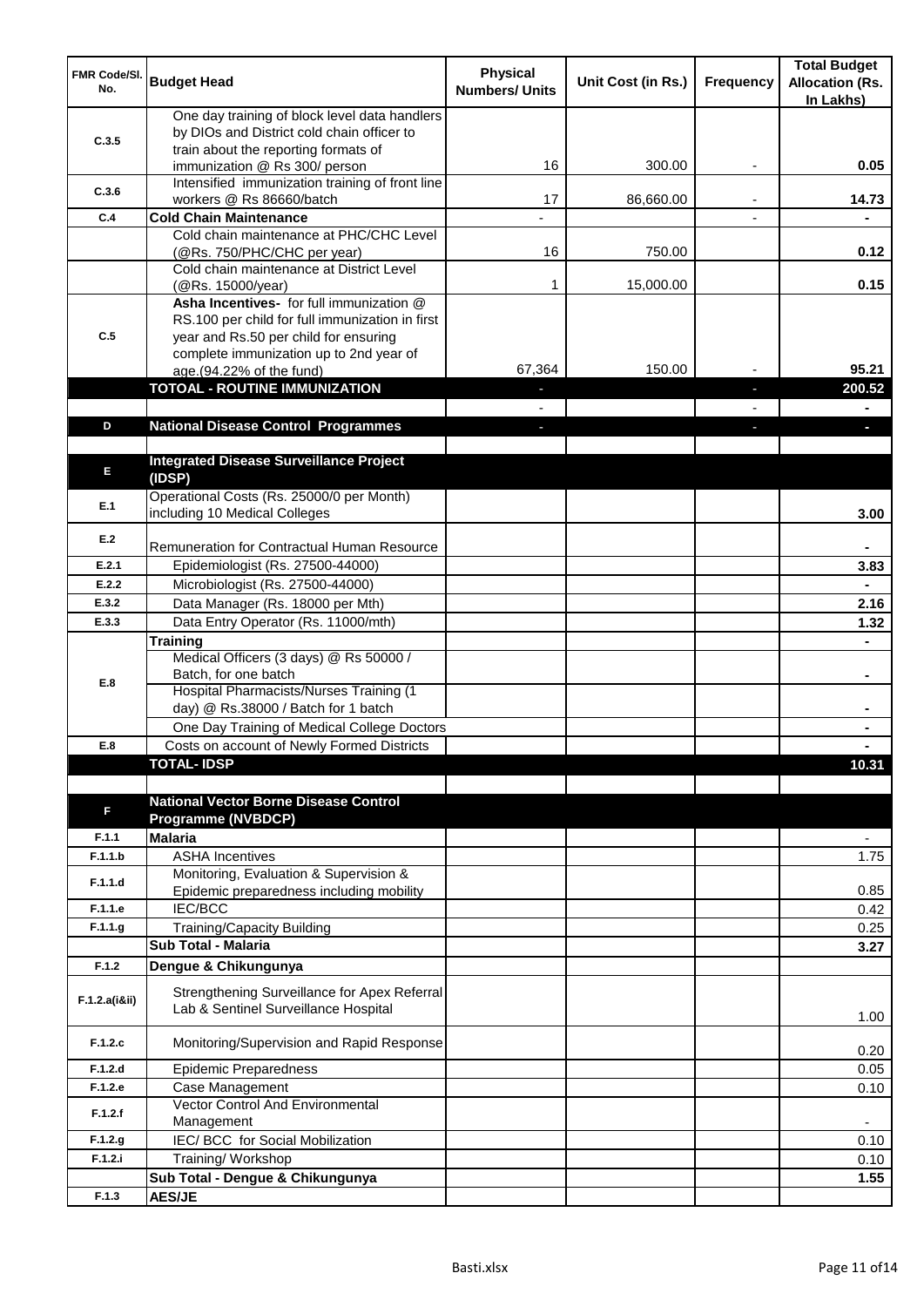| <b>FMR Code/SI.</b><br>No. | <b>Budget Head</b>                                                                                                                                                                                                                                                    | <b>Physical</b><br><b>Numbers/ Units</b> | Unit Cost (in Rs.) | <b>Frequency</b> | <b>Total Budget</b><br><b>Allocation (Rs.</b><br>In Lakhs) |
|----------------------------|-----------------------------------------------------------------------------------------------------------------------------------------------------------------------------------------------------------------------------------------------------------------------|------------------------------------------|--------------------|------------------|------------------------------------------------------------|
|                            | Strengthening of Sentinel sites which will                                                                                                                                                                                                                            |                                          |                    |                  |                                                            |
| F.1.3.a                    | include Diagnostics and Case Management,<br>supply of kits by Gol                                                                                                                                                                                                     |                                          |                    |                  | 2.50                                                       |
| F.1.3.b                    | IEC / BCC Activities & printing material                                                                                                                                                                                                                              |                                          |                    |                  |                                                            |
|                            | pertaining to JE / AES                                                                                                                                                                                                                                                |                                          |                    |                  | 5.00                                                       |
| F.1.3.c                    | Capacity Building in case management of<br>Medical Officer and paramedical from                                                                                                                                                                                       |                                          |                    |                  |                                                            |
|                            | PHC/CHC at district level.                                                                                                                                                                                                                                            |                                          |                    |                  | 4.00                                                       |
| F.1.3.d                    | Monitoring and supervision                                                                                                                                                                                                                                            |                                          |                    |                  | 1.00                                                       |
| F.1.3.e                    | Procurement of Insecticides (Technical<br>Malathion)                                                                                                                                                                                                                  |                                          |                    |                  | 4.40                                                       |
| F.1.3.f                    | Thermal Fog Machine (Small) @ 0.85<br>lac/machine                                                                                                                                                                                                                     |                                          |                    |                  |                                                            |
| F.1.3.g                    | Operational cost for Malathion fogging (As<br>per Availability of 3 MT Technical Malathion<br>per district)                                                                                                                                                           |                                          |                    |                  | 0.25                                                       |
|                            | Paediatric ICU Establishment and HR &                                                                                                                                                                                                                                 |                                          |                    |                  |                                                            |
| $F.1.3.$ j                 | operational cost for Paediatric ICU in                                                                                                                                                                                                                                |                                          |                    |                  |                                                            |
|                            | <b>Endemic Districts</b><br>ASHA Insentivization for sensitizing                                                                                                                                                                                                      |                                          |                    |                  |                                                            |
| F.1.3.k                    | community                                                                                                                                                                                                                                                             |                                          |                    |                  | 1.00                                                       |
|                            | <b>Sub Total - AES/JE</b>                                                                                                                                                                                                                                             |                                          |                    |                  | 18.15                                                      |
| F.1.4                      | <b>Lymphatic Filariasis</b>                                                                                                                                                                                                                                           |                                          |                    |                  |                                                            |
| F.1.4.a                    | State Task Force, STAC Meeting, printing<br>forms & register/ Mobility support, district<br>coordination meeting, sensitization of media<br>etc., Morbidity management, monitoring &<br>supervision and mobility support for Rapid<br>response including Line listing |                                          |                    |                  | 2.90                                                       |
| F.1.4.b                    | Micro Filaria Survey                                                                                                                                                                                                                                                  |                                          |                    |                  | 0.49                                                       |
| F.1.4.c                    | Post MDA Assessment by medical colleges<br>(Govt,& Private)/ ICMR institutions                                                                                                                                                                                        |                                          |                    |                  | 0.15                                                       |
| F.1.4.d                    | Training / Sensitization of district level<br>officers on ELF & Drug Distributors /<br>Peripheral health workers                                                                                                                                                      |                                          |                    |                  | 2.70                                                       |
| F.1.4.e                    | Specific IEC/ BCC at State, districts, PHC,<br>Sub Centre & village lable VHSC/GKs                                                                                                                                                                                    |                                          |                    |                  | 1.00                                                       |
| F.1.4.f                    | Honorarium for Drug Distributors including<br>ASHA & Supervisors involve in MDA                                                                                                                                                                                       |                                          |                    |                  | 5.20                                                       |
| F.1.4.h.ii                 | M.F.Survey in Non Endemic districts                                                                                                                                                                                                                                   |                                          |                    |                  |                                                            |
|                            | Sub Total - Lymphatic Filariasis                                                                                                                                                                                                                                      |                                          |                    |                  | 12.44                                                      |
| F.1.5                      | Kalazar                                                                                                                                                                                                                                                               |                                          |                    |                  |                                                            |
| F.1.5                      | Case Search/ Camp Approach                                                                                                                                                                                                                                            |                                          |                    |                  | $\overline{\phantom{a}}$                                   |
| F.1.5.a                    | Spray Pumps & Accessories                                                                                                                                                                                                                                             |                                          |                    |                  | $\overline{\phantom{a}}$                                   |
| F.1.5.b                    | Operational Cost for Spray including Spray<br>Wages & Pending liability of spray wages                                                                                                                                                                                |                                          |                    |                  |                                                            |
| F.1.5.c                    | Mobility / P.O.L./ Supervision                                                                                                                                                                                                                                        |                                          |                    |                  |                                                            |
| F.1.5.d                    | Monitoring & Evaluation                                                                                                                                                                                                                                               |                                          |                    |                  |                                                            |
| F.1.5.e / F.1.5.f          | Training for Spraying /IEC/<br>BCC/Advocacy/Incentive to ASHA/Loss of<br>Wages                                                                                                                                                                                        |                                          |                    |                  |                                                            |
|                            | Sub Total - Kalazar                                                                                                                                                                                                                                                   |                                          |                    |                  |                                                            |
|                            | <b>Cash grant for Decentralized commodities</b><br>for Malaria + Filaria F.6                                                                                                                                                                                          |                                          |                    |                  |                                                            |
| F.6(a,b,c,k)               | Drugs (Chloroquine, Primaquine 2.5/7.5mg)<br>and ACT                                                                                                                                                                                                                  |                                          |                    |                  | 0.30                                                       |
| F.6.f                      | D.E.C.                                                                                                                                                                                                                                                                |                                          |                    |                  | 7.70                                                       |
| F.6.h                      | NS 1 antigen Kit<br>Dengue                                                                                                                                                                                                                                            |                                          |                    |                  |                                                            |
| F.6.i                      | Larvicidal (Temephos, Bti(AS)/Bti (wp)(for<br>polluted and non polluted water)                                                                                                                                                                                        |                                          |                    |                  | 0.90                                                       |
|                            | <b>Sub Total- Dec.Commodities</b>                                                                                                                                                                                                                                     |                                          |                    |                  | 8.90                                                       |
|                            | <b>TOTAL-NVBDCP</b>                                                                                                                                                                                                                                                   |                                          |                    |                  | 44.31                                                      |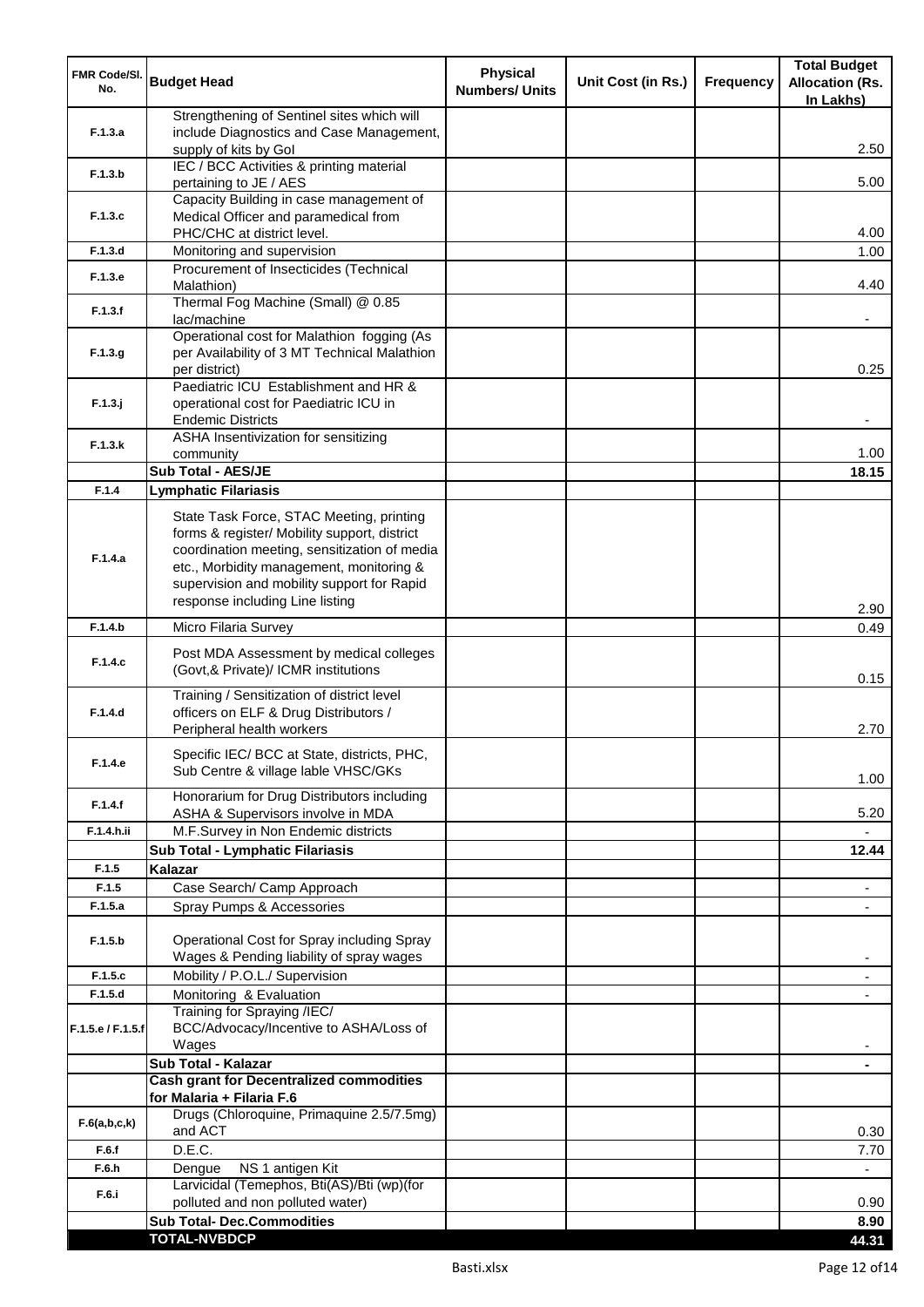| FMR Code/SI.<br>No. | <b>Budget Head</b>                                                                   | <b>Physical</b><br><b>Numbers/ Units</b> | Unit Cost (in Rs.) | Frequency | <b>Total Budget</b><br><b>Allocation (Rs.</b><br>In Lakhs) |
|---------------------|--------------------------------------------------------------------------------------|------------------------------------------|--------------------|-----------|------------------------------------------------------------|
|                     |                                                                                      |                                          |                    |           |                                                            |
| G                   | <b>National Leprosy Eradication</b><br>Programme(NLEP)                               |                                          |                    |           |                                                            |
|                     |                                                                                      |                                          |                    |           |                                                            |
| G.1                 | <b>Case Detection and Management</b><br>Specific Plan for high endemic blocks of low |                                          |                    |           |                                                            |
| G.1.1               | endemic districts                                                                    |                                          |                    |           |                                                            |
|                     | No. of High endemic blocks in Low endemic<br>Districts (ANCDR more than 10)          |                                          |                    |           |                                                            |
|                     | House to House Visit by Search team                                                  |                                          |                    |           |                                                            |
|                     | Confrmaton of suspect                                                                |                                          |                    |           |                                                            |
|                     | Intensive IEC Activity                                                               |                                          |                    |           |                                                            |
| G.1.2               | <b>Services in Urban services</b>                                                    |                                          |                    |           |                                                            |
|                     | Urban Project 2 Mega cities, 2 medium City                                           |                                          |                    |           |                                                            |
|                     | 2, 8 Medium City 1, 40 Townships                                                     |                                          |                    |           | 1.14                                                       |
| G.1.3               | <b>ASHA involvement</b>                                                              |                                          |                    |           |                                                            |
|                     | <b>ASHA Sensitization</b>                                                            |                                          |                    |           | 0.213                                                      |
|                     | <b>ASHA Incentive for Services</b>                                                   |                                          |                    |           | 0.100                                                      |
| G.1.4               | <b>Materials &amp; Supplies</b>                                                      |                                          |                    |           |                                                            |
|                     | Supportive Drugs & Dressing materials                                                |                                          |                    |           | 0.40                                                       |
|                     | Laboratory reagents and equipments                                                   |                                          |                    |           |                                                            |
|                     | scalpels etc.                                                                        |                                          |                    |           | 0.08                                                       |
|                     | Printing works                                                                       |                                          |                    |           | 0.24                                                       |
| G.1.5               | <b>NGO Services</b>                                                                  |                                          |                    |           | $\blacksquare$                                             |
| G.2                 | <b>DPMR</b>                                                                          |                                          |                    |           | $\blacksquare$                                             |
|                     | MCR Protective Footwear (12500 pairs)                                                |                                          |                    |           | 0.46                                                       |
|                     | Aids Appliances, Self Care Kit items etc.                                            |                                          |                    |           | 0.15                                                       |
|                     | Welfare allowance for RCS patients @ Rs<br>8000                                      |                                          |                    |           | ۰                                                          |
|                     | Reimbursement to institutions for RCS                                                |                                          |                    |           | ٠                                                          |
|                     | Screening cum Self Care Camp                                                         |                                          |                    |           | ٠                                                          |
| G.3                 | <b>IEC</b>                                                                           |                                          |                    |           |                                                            |
|                     | Mass Media (TV, Radio, Press etc.)                                                   |                                          |                    |           | 0.39                                                       |
|                     | Outdoor Media (Posters, Banners, Kiosk,                                              |                                          |                    |           |                                                            |
|                     | Hoardings, Display boards, Miking etc.)                                              |                                          |                    |           | 0.23                                                       |
|                     | Rural Media (Folk shows etc.)                                                        |                                          |                    |           | 0.35                                                       |
|                     | Advocacy meeting                                                                     |                                          |                    |           | 0.05                                                       |
| G.4                 | <b>Human Resource</b>                                                                |                                          |                    |           |                                                            |
|                     | District Leprosy Consultant in high endemic<br>districts                             |                                          |                    |           | 2.70                                                       |
|                     | Physiotherapist in high endemic districts                                            |                                          |                    |           | 2.25                                                       |
|                     | PMW @ Rs 16000 per month                                                             |                                          |                    |           | 5.76                                                       |
| G.5                 | Programme management                                                                 |                                          |                    |           | $\blacksquare$                                             |
|                     | For Contractual Staff                                                                |                                          |                    |           | 0.25                                                       |
|                     | Rent, Telephone, Electricity, P&T charges,                                           |                                          |                    |           |                                                            |
|                     | <b>Miscellaneous</b>                                                                 |                                          |                    |           | 0.35                                                       |
|                     | DLO Office Consumables eg.Stationery                                                 |                                          |                    |           |                                                            |
|                     | Items, Pendrive, CD etc.                                                             |                                          |                    |           | 0.30                                                       |
|                     | Mobility Support- Vehicle hiring, POL and<br>Maintenance for District Nucleus Team   |                                          |                    |           |                                                            |
|                     | (one tenth)                                                                          |                                          |                    |           |                                                            |
| G.6                 | <b>Others</b>                                                                        |                                          |                    |           | 0.15                                                       |
|                     |                                                                                      |                                          |                    |           |                                                            |
|                     | Travel expense for regular staff for specific                                        |                                          |                    |           |                                                            |
|                     | programme/ training needs / awards etc.                                              |                                          |                    |           | 0.065                                                      |
|                     | <b>TOTAL - NLEP</b>                                                                  |                                          |                    |           | 15.63                                                      |
|                     |                                                                                      |                                          |                    |           |                                                            |
|                     | <b>Revised National Tuberculosis Control</b>                                         |                                          |                    |           |                                                            |
| п                   | Programme (RNTCP)                                                                    |                                          |                    |           |                                                            |
| 1.1                 | <b>Civil Works</b>                                                                   |                                          |                    |           | 1.50                                                       |
| 1.2                 | Laboratory Materials                                                                 |                                          |                    |           | 7.53                                                       |
| 1.3                 | Honorarium                                                                           |                                          |                    |           | 5.19                                                       |
| 1.4                 | <b>IEC/Publicity</b>                                                                 |                                          |                    |           | 3.21                                                       |